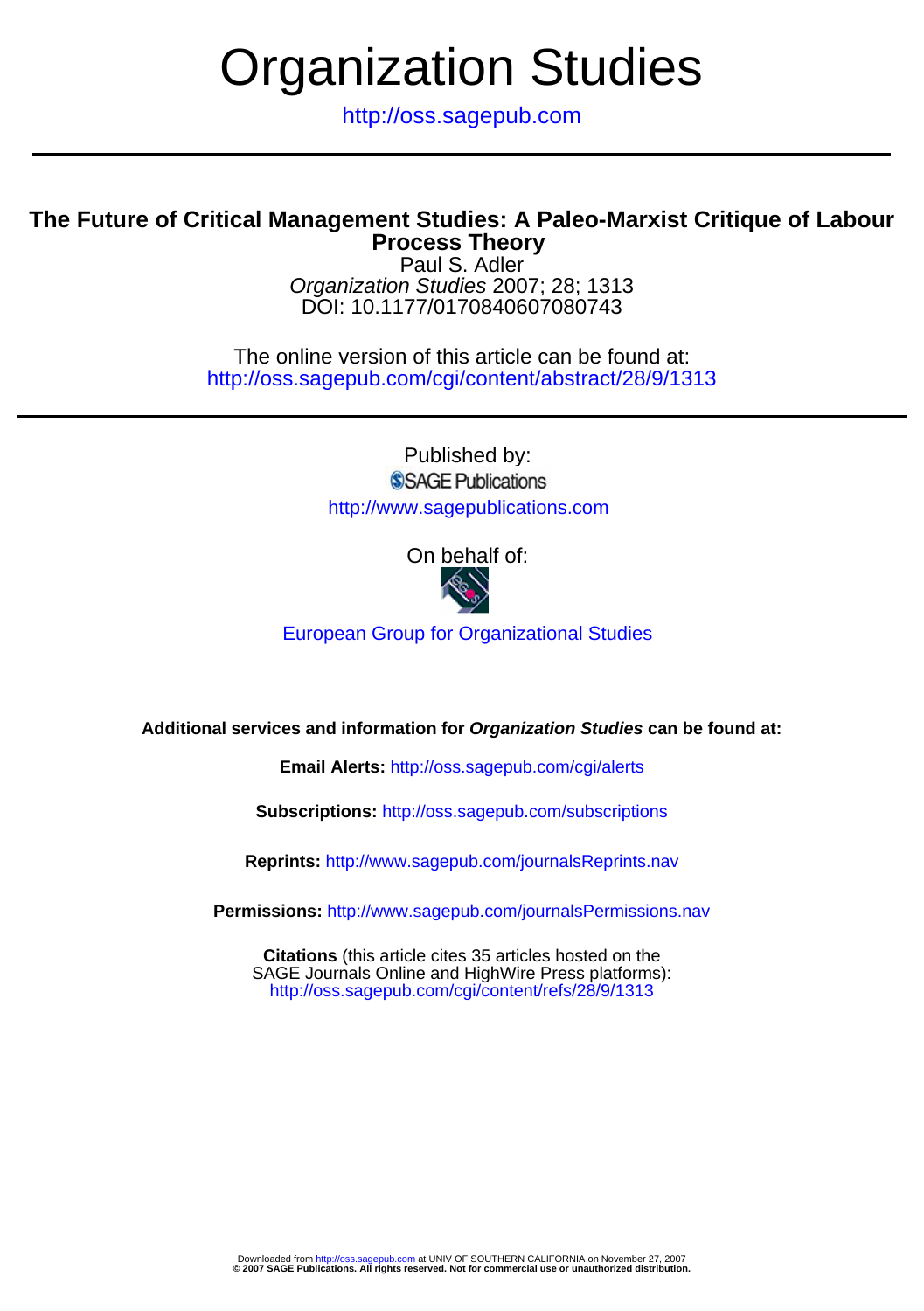

# The Future of Critical Management Studies: A Paleo-Marxist Critique of Labour Process **Theory**

**Paul S. Adler**

# **Abstract**

*Paul S. Adler* University of Southern California, USA

building on Braverman's (1976) reading of Marx. Recently, LPT has been losing momentum in favour of post-structuralist approaches. This paper takes one step back with the hope of taking critical management studies two steps forward. Whereas post-structuralists have largely discarded the Marxist foundations of LPT, this paper argues that LPT has been hobbled by its insufficiently Marxist foundations. I argue that LPT ignores the fundamental contradiction Marx saw between the progressive 'socialization'of the labour process and the persistence of capitalist 'valorization'constraints. Understood in Marx's terms, socialization is the movement away from local isolation towards 'universal interdependence', and it is a key trend both in the objective structure of industry and in subjective self-construals. I use this framework to develop a modified conception of skill, one that reveals how capitalist development drives a process of long-term skill upgrading. On this platform, I sketch a reinterpretation of two well-known cases of work reorganization — Taylorism and lean production. In both cases, useful insight is garnered by showing how the socialization of the labour process represented by these new management principles and the associated skill upgrading was simultaneously stimulated, retarded and distorted by valorization pressures.

For many years, the core of critical management studies was labour process theory (LPT),

**Keywords:** Marxism, labour process, critical management studies, socialization, Taylorism, lean production

To understand the organizational forms we observe around us, we need to understand the work practices that these forms are designed to support. As new organizational forms proliferate, work is therefore once again becoming a core concern of organizational research (Barley 1996; Barley and Kunda 2001). And as interest in work grows, so too does the corresponding theoretical challenge: how best can we apprehend the nature of work itself and its links to both organizational structure and to the lived experience of work?

Critical management studies has been a strong contender in this theoretical challenge. Within critical management studies, labour process theory (LPT) has provided a popular platform for analysing work and work organization (see Thompson 1989; Wardell et al. 1999; Thompson and Newsome 2004). Inaugurated by Braverman's 'classic' work (1974; classic according to Burawoy 1996), LPT highlights 'skill' as the key construct (as distinct from, e.g., satisfaction), identified two key dimensions of skill — complexity and autonomy — and then argues,

Organization Studies 28(09): 1313–1345 ISSN 0170–8406 Copyright © 2007 SAGE Publications (Los Angeles, London, New Delhi and Singapore)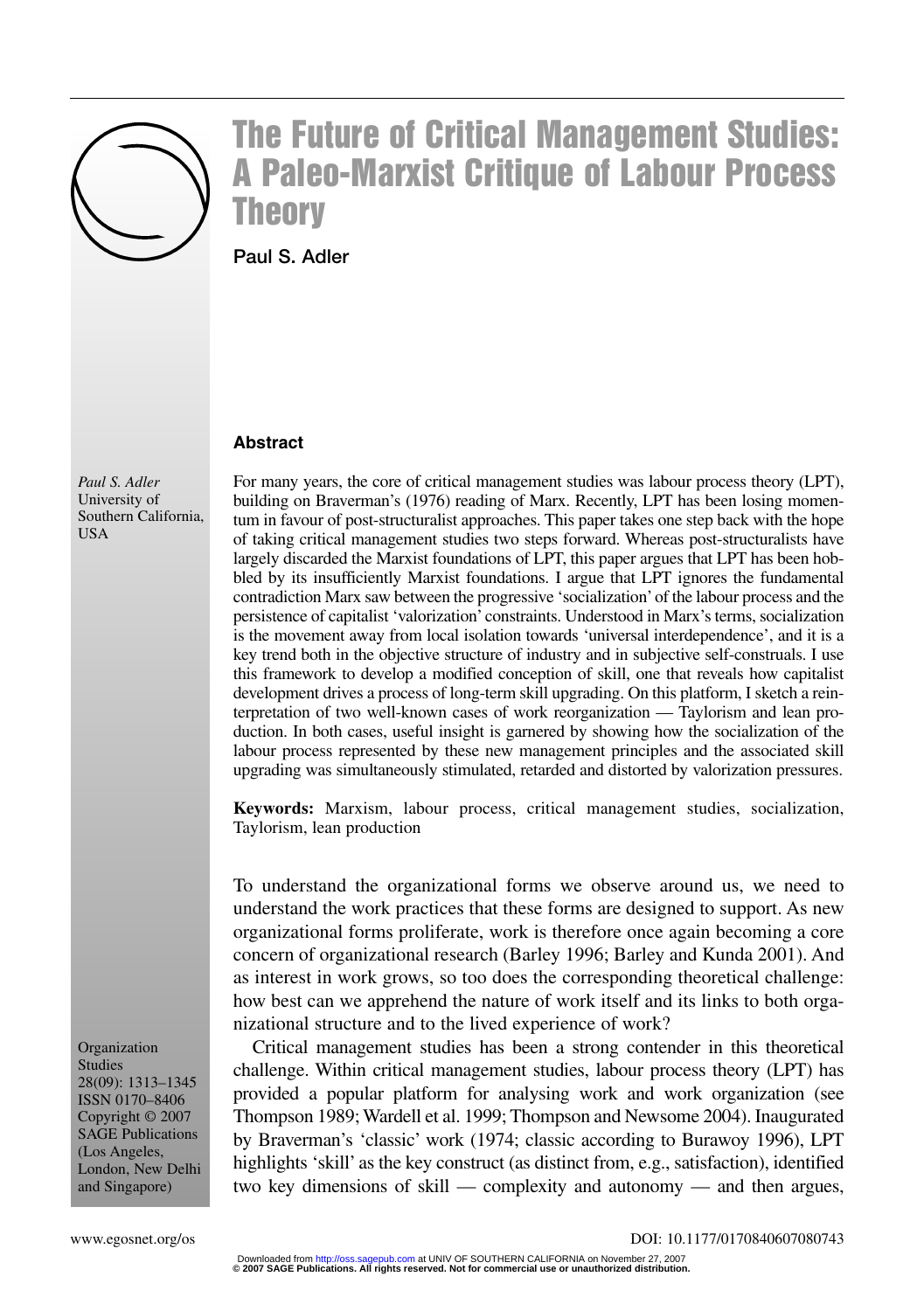claiming a grounding in Marxist theory, that powerful forces encourage managers in capitalist firms to try to reduce both complexity and autonomy so as to ensure lower costs and greater control.

Recently, however, LPT has been losing momentum, even within critical management studies, in favour of post-structuralist strands of theorizing, in which the inspiration comes more often from Nietzsche than Marx. I argue that one reason for LPT's loss of momentum has been its inability to deal with two discomforting anomalies. First, there is a growing consensus that capitalist development has been associated not with declining but with increasing work complexity. Second, while it is indeed likely that work autonomy has declined for most occupations, key parts of Marx's writings themselves suggest that this should more properly be seen as a progressive change.

I argue that LPT has been led into this impasse by a one-sided reading of Marx. This essay proposes an alternative, more dialectical reading of Marx that may help us better understand both increasing complexity and declining autonomy as progressive tendencies driven by the 'laws of development' of capitalism. Following Hobsbawm (1995), I call my reading 'paleo-Marxist'. The term 'paleo' is not meant to signal any pejorative connotation — on the contrary, I will argue that it is the more fruitful interpretation — but simply to signal both (a) a certain 'retro' quality to the simplicity of the associated theory and (b) the fact that this theory was common before World War I but was subsequently eclipsed by neo-Marxism, of which LPT is an exemplar.

The paper begins with a brief recapitulation of LPT. I then outline the case for increasing complexity and explain why declining autonomy might be seen as progressive. Following a presentation of the paleo reading of Marx, I illustrate the potential fruitfulness of this reading through brief sketches of Taylorism and lean production. A synthesis section suggests how this alternative view provides a platform for a powerful challenge to mainstream management studies on a number of fronts. A conclusion looks towards the future.

# **Labour Process Theory, Briefly**

Inspired by Marx, LPT proposes that the key to understanding work organization lies in the structure of the broader society within which it is embedded, rather than in human psychology or in the dynamics of dyadic interaction. Social structure, in turn, is seen as fundamentally determined by the prevailing relations of production — the nature of control and property rights over productive resources. The relations of production characteristic of capitalist societies derive from the nature of the commodity (the 'germ', or core, of capitalist production: Marx 1977: 163). The commodity is something produced for sale, and as such has two contradictory aspects: its use-value (its value as something useful to the purchaser) and its exchange-value (its power to command money in exchange). As a system of commodity production, capitalist relations of production have two main dimensions. First, ownership of productive resources is dispersed among firms which confront each other as commodity producers in market competition: call this the 'capital relation'. Second, alongside those who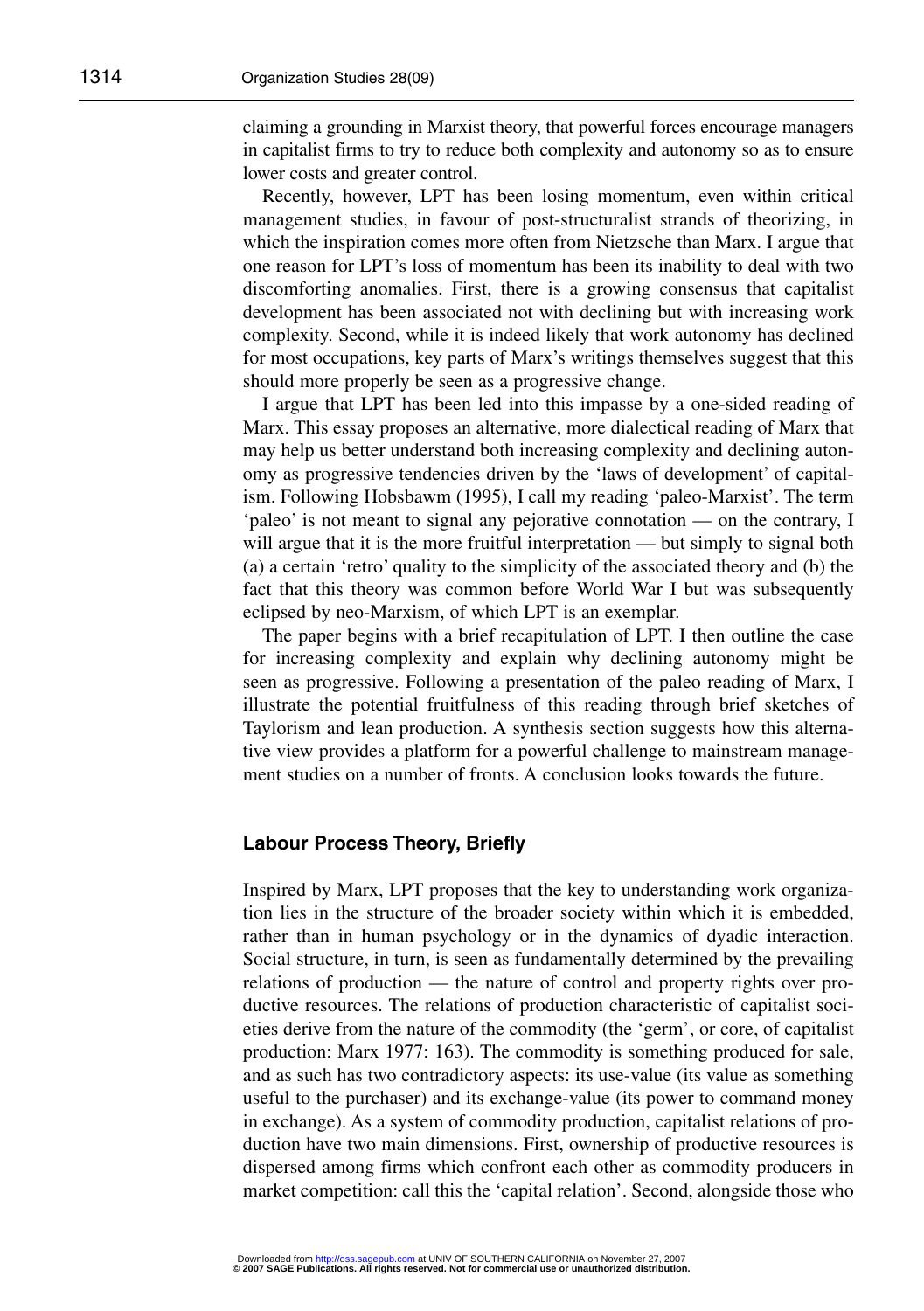enjoy such ownership is a class of non-owners who, lacking access to means of production, must sell their capacity to work ('labour power') as if it were a commodity on the labour market: call this the 'wage relation'.

These features of the capitalist social structure have strong implications for the organization of work. Notwithstanding important variations across industries, regions, periods and strategies, firms must reduce costs of production. Management responses include downward wage pressure, work simplification, intensification and reorganization, technological change, relocation, as well as efforts to develop collaborative relations with employees and related firms. These latter, collaborative efforts are constantly undermined by the exploitative nature of wage relation and the competitive nature of the capital relation.

Whereas more traditional readings of Marx — as indeed many non-Marxist theories — give a key role to technological change as a driver of social change and determinant of work organization, many labour process theorists, along with other social constructionists, have been adamantly opposed to 'technological determinism'. Marking it as distinctively 'neo' rather than traditional in its reading of Marx, LPT argues that attributing a basic causal role to technology would be to naturalize the socially constructed, historically specific, capitalist relations of production (e.g. Burawoy 1979: 14ff, 220). On the neo view, technology is itself shaped by these relations of production (Noble 1979).

The net result for work organization, according to LPT, is that:

'Control and cost reduction structure the division of labour, involving the design of work and the division of tasks and people to give the most effective control and profitability. This is sustained by hierarchical structures and the shaping of appropriate forms of science and technology.' (Thompson and McHugh 2002: 367)

Alongside these broad structural features of capitalist work organization, LPT acknowledges that empirically observed situations will also reflect a host of local factors specific to firms, markets, institutional contexts, the ideologies of the various actors and the history of their interrelations. Labour process theory does not deny the importance of these local factors, but argues that this variation is shaped by the deep structure of capitalist relations of production, and that our theories therefore should acknowledge the layered causality involved.

# **The Upgrading Challenge to Labour Process Theory**

From its inception, LPT has been critical of those who claim to see upgrading trends in work and the emergence of 'new paradigms' in work organization (e.g. Bell 1973; Touraine 1969; Piore and Sabel 1984; Kern and Schumann 1984; Mathews 1994). The first wave of LPT, based on the reading of Marx just summarized, argued that capitalist imperatives of control and cost reduction led inexorably to 'deskilling' — fragmenting jobs, reducing skill requirements and replacing worker autonomy with management control. Numerous studies compellingly described cases of deskilling in various occupations (e.g. Zimbalist 1979). Over the years, and confronted with conflicting examples and arguments, its proponents have nuanced their positions, retreating from the stronger deskilling position that claimed roots in Marx's ideas to a more eclectic set of propositions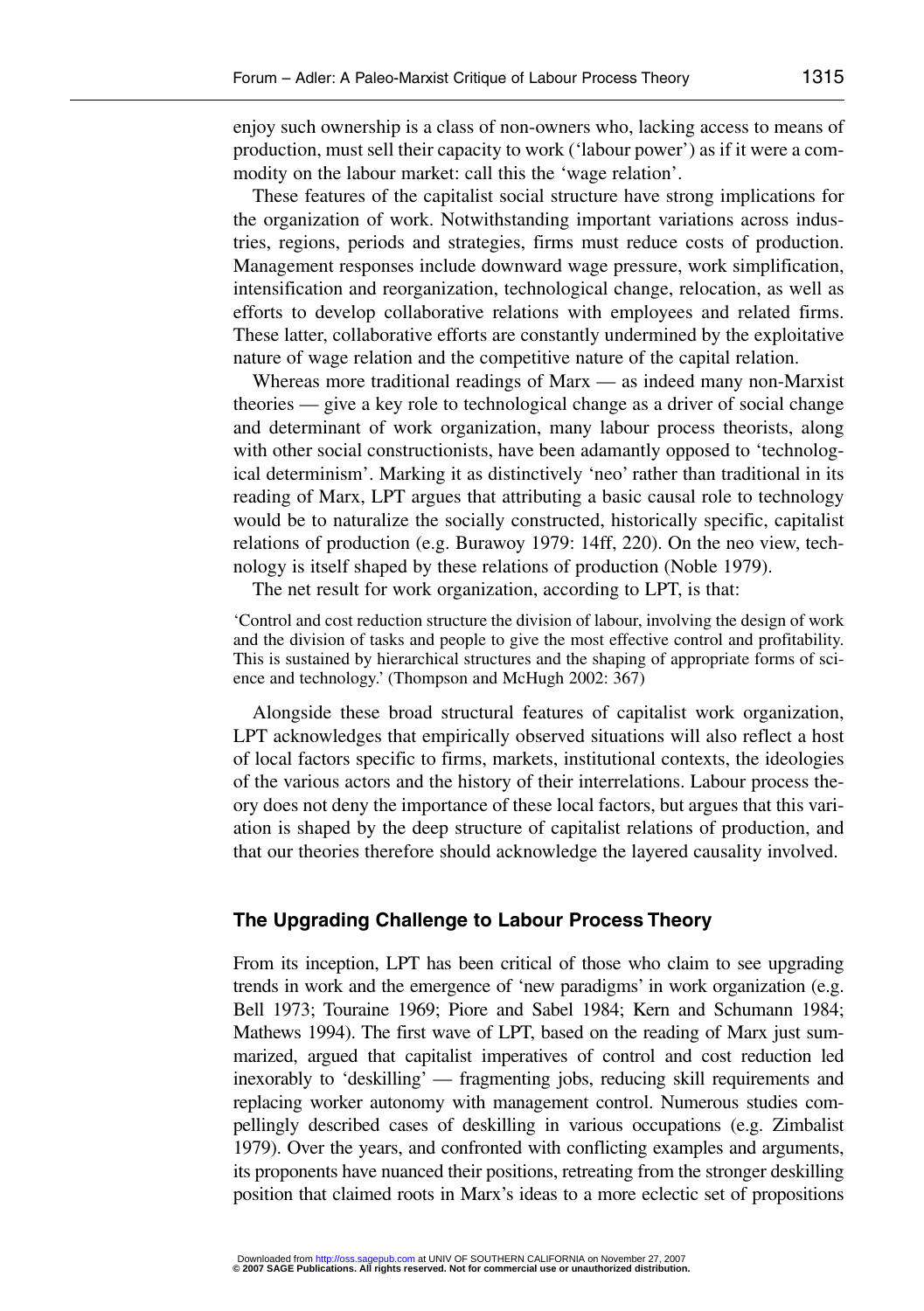less tied to Marxism (Thompson and Newsome 2004). LPT now entertains three main alternatives: deskilling, a polarization view where a minority of workers find their skills upgraded even as the majority are deskilled, and a contingency view where skill changes are dependent on the state of the class struggle on the shop floor and on the broader changes in macro socioeconomic structures.

Crucially, the only diagnosis excluded by contemporary LPT is that of a long-term upgrading trend. I argue below that the available data, viewed through the appropriate theoretical lenses, do in fact suggest such a trend. Moreover, I argue that this trend is consistent with Marx's theory. The following subsections present my evidence and argument, addressing in turn each of the two dimensions of skill identified by LPT, complexity and autonomy. (On these two as the basic dimensions of skill, see Spenner (1988), Form (1987), Attewell (1987) and Thompson (1989). Littler (1982) identifies a third dimension, the social construction of skill, which I treat as a superstructural overlay over the two basic dimensions.)

#### **Anomaly 1: Complexity has Increased**

Skill is, first, a matter of the technical content of workers' tasks — their relationships to the objects of their work and to the tools they use. Technical content varies in many concrete ways: we can distinguish manual from cognitive, manufacturing from service, operational from learning, and so on. Moreover, the characterization of technical content is typically gendered: 'women's' tasks are often grossly undervalued. Abstracting from these concrete differences (as the hypothetical competitive market mechanism does in determining wage rates), complexity can arguably be reduced to a scalar measure, the socially necessary labour-time invested in the required education and training. (From this standpoint, human capital theory captures the visible surface of the underlying value relationship postulated by Marx's theory of complex labour.)

As concerns complexity understood in this way, not only are upgrading counter-examples common in the literature (e.g. Fernandez 2001), but there is a growing consensus on an upgrading trend in the overall evolution of work organization under capitalism over the last century (Form 1987; Attewell 1987; on more recent trends in the US, see Handel 2000; on Germany, Spitz n.d.; on the UK, Gallie et al. 2003). Consider, first, the evolution of the occupational distribution of the workforce. Table 1 shows data on the case of the US over the 20th century. There are, of course, many difficulties in interpreting these data; but it is hard not to see in this mutation of the occupational structure an important upgrading, notably in the massive contraction of the unskilled farm and non-farm labourer category, the more recent contraction of the operative category, and the growth of the professional and technical category. (We might note too that many people classified in the growing category of managers and administrators have very little managerial authority and arguably belong to the working class, broadly construed.) The fact that the corresponding industry structure has shifted dramatically, first from agriculture to manufacturing and then from manufacturing to service, does not change the upgrading diagnosis, since the debate concerns the labour force as a whole.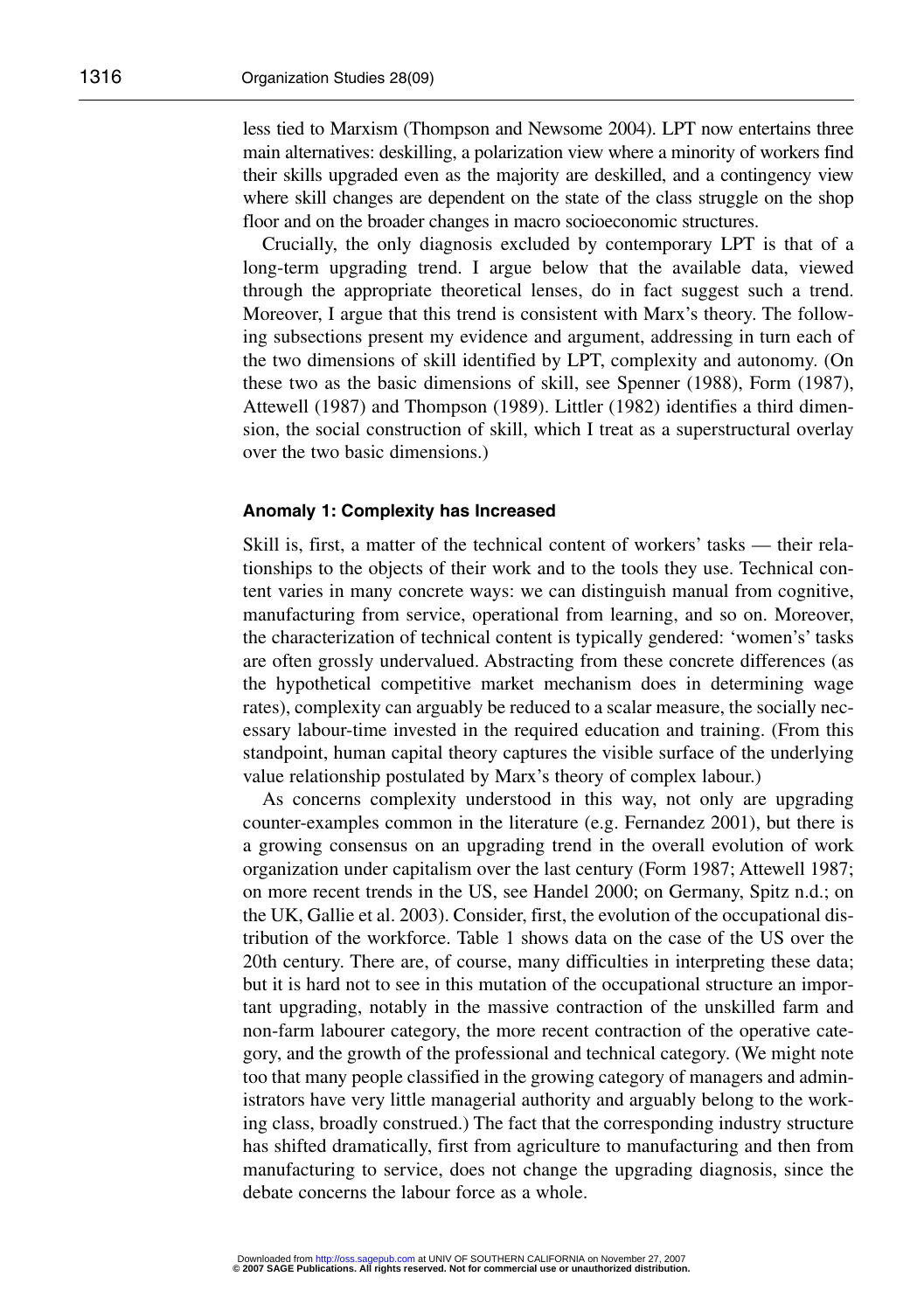Forum – Adler: A Paleo-Marxist Critique of Labour Process Theory 1317

Table 1. Evolution of the US Occupational Structure

| Year                                         | $1900^{\rm a}$ | $1970^{\circ}$ | 2000 <sup>b</sup> |
|----------------------------------------------|----------------|----------------|-------------------|
| Clerical                                     | 0.03           | 0.18           | 0.16              |
| Professional, technical                      | 0.04           | 0.14           | 0.16              |
| Service workers, excl. private household     | 0.04           | 0.11           |                   |
| Private household workers                    | 0.05           | 0.02           |                   |
| Total service, incl. private household       | 0.10           | 0.13           | 0.14              |
| <b>Salesworkers</b>                          | 0.05           | 0.07           | 0.12              |
| Operative and kindred                        | 0.13           | 0.18           |                   |
| Labourers, excl. farm and mine               | 0.13           | 0.05           |                   |
| Total operatives plus labourers (excl. farm) | 0.26           | 0.23           | 0.12              |
| Managers, administrative, proprietors        | 0.06           | 0.08           | 0.11              |
| Craftsmen, foremen                           | 0.11           | 0.14           | 0.12              |
| Farmers                                      | 0.20           | 0.02           |                   |
| Farm labourers and foremen                   | 0.18           | 0.01           |                   |
| Total farmers plus farm labourers            | 0.38           | 0.03           | 0.04              |

*a Source*: US Bureau of the Census (1975)

<sup>b</sup> Author's imputation based on US Bureau of the Census (2000). Census data after 1970 combine operatives and labourers, do not distinguish private household workers, and do not distinguish farm, labourers from farmers and farm managers.

How do labour process theorists respond to data such as these? Braverman (1974: ch. 20) anticipated the most common responses. He suggested we simply ignore such occupational data, because (a) they do not recognize the experiencebased skills of farmers and farm labourers; (b) commentators often inflate the skills of manufacturing operatives, classifying them as semi-skilled merely because they work with machinery, while classifying labourers as unskilled merely because they do not; (c) the data ignore the class difference between middle-class professional/technical categories and the working class narrowly construed; and (d) they mask the dilution over time of skills in the craft category.

While there is arguably some truth to all these objections, it nevertheless takes a huge effort of imagination to see the shift registered in these statistics as compatible with any aggregate trend other than upgrading. And where scholars have been able to use independent measures of skill such as the *Dictionary of Occupational Titles*, none has found evidence of aggregate deskilling nor polarization: a modest upgrading trend is the almost universal conclusion (see the comprehensive review of US studies by Spenner 1988; for more recent UK experience, see Gallie et al. 2003).

Second, consider the average education level of the workforce — arguably an important indicator of complexity: it, too, has increased dramatically. The fraction of US 17-year-olds who had completed high school grew from 6% in 1900, to 57% in 1950, to over 80% by the end of the century. Braverman (1974) suggests we ignore this evidence too, since (a) it reflects the demands of urbanization rather than industry; (b) it is biased by the inclusion of non-working-class categories; (c) school is a way to keep unemployed youths off the streets; and (d) many workers' education is underutilized.

Again, these points all have some validity; however, despite this huge increase in the supply of more-educated labour, high-school and college education has continued to yield a sizable positive economic return in the labour market (Goldin and Katz 1999), and this result is difficult to understand unless at least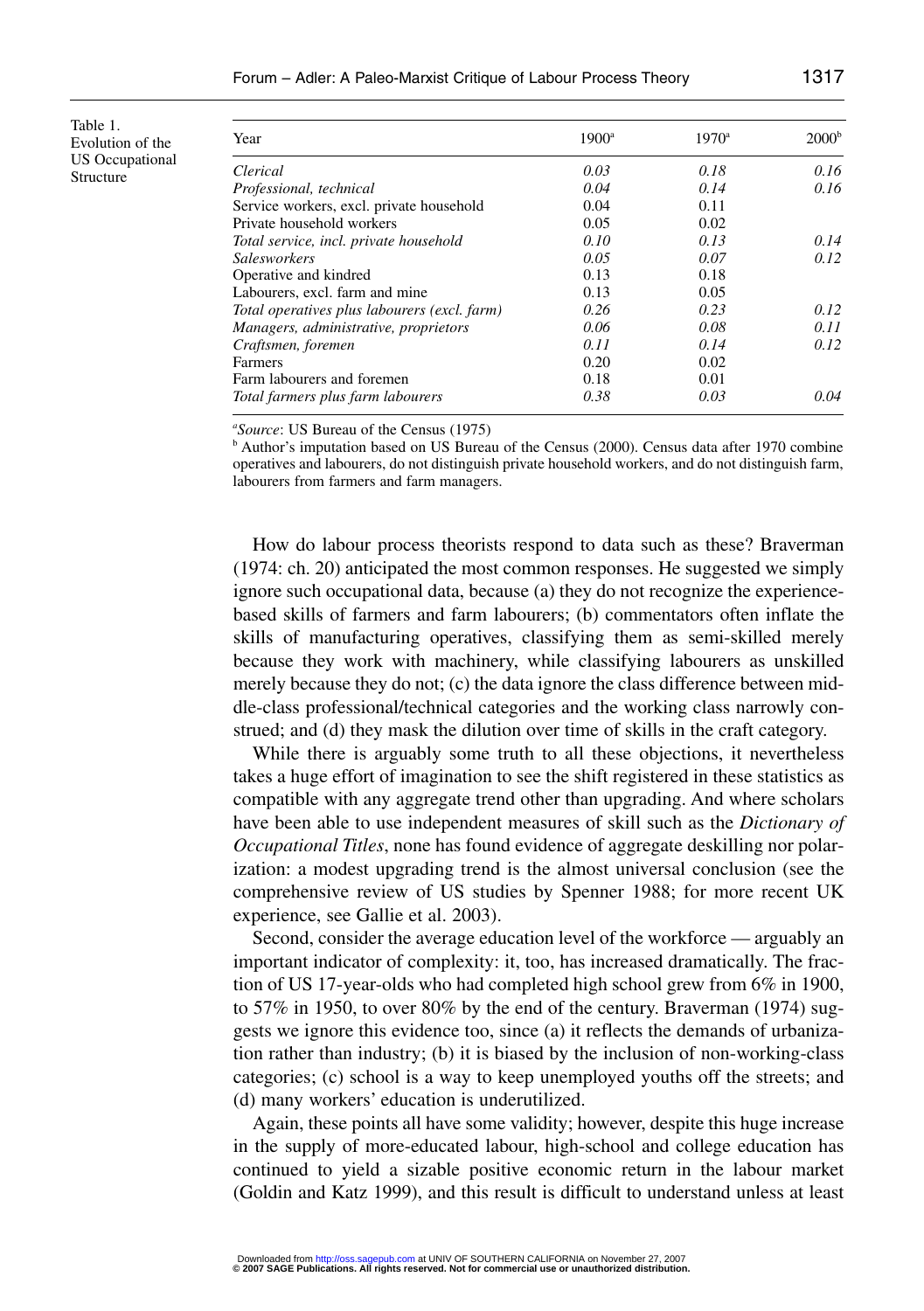some of this increase in education levels reflects increasing skill requirements rather than pure screening and credentialism (Abramowitz and David 1996). As Goldin and Katz write, the most plausible explanation for this pattern is that 'technological change and capital deepening have both served to increase the demand for more-skilled labour over the long run' (1999: 25–26). Consistent with this interpretation, a large number of cross-sectional studies have found that capital equipment investment levels and worker skill levels are complements rather than substitutes (Goldin and Katz 1998).

Faced with evidence such as this, it is not surprising that neo-Marxist LPT has retreated, away from broad trend generalizations towards a contingency view. Summarizing the contingency view, Smith and Thompson write:

'LPT is not dependent on deskilling or Taylorism as the characteristic form of the capitalist labor process. Its core theory merely recognizes that competitive relations compel capital to constantly revolutionize the labor process and that within that framework, capital and labor will contest the character and consequences of such changes.' (Smith and Thompson 1999: 211)

Compared to the deskilling argument, such a contingency view is easier to reconcile with the data just summarized; but it comes at the cost of abandoning the challenge of theorizing long-term skills trends. Moreover, theoretically, it is much closer to a Weberian view of an underdetermined rivalry of social categories than to LPT's ostensible Marxist grounding. It is one thing to argue that workers sometimes succeed in forcing management to upgrade jobs and in forcing government to provide greater access to education. But the idea that the balance of class power should be so favourable to workers over such large aggregates and over such a long period is difficult to reconcile with any theory that would characterize contemporary society as basically capitalist. If the data do show a long-term, aggregate upgrading trend, any theory that would claim a Marxist heritage must attribute primary causality to capitalist industry's need for skilled labour.

#### **Anomaly 2: Declining Autonomy is Progressive**

Where the first dimension of skill is the mastery of technical relations to objects and tools, a second dimension should address the worker's mastery of the associated social relations. Concretely, we can distinguish various aspects of these social relations: relations that workers have with others in their immediate work unit, the horizontal coordination of this unit with other work units, and the vertical authority relations by which these activities are coordinated and controlled. (The technical and social dimensions of skill are of course related: as new work relations emerge, tasks and their complexity change, and vice versa. For example, new work relations often necessitate greater interactive and social skills.)

Abstracting from these concrete differences, these social dimensions are often reduced to, and measured by the yardstick of, autonomy. Autonomy is often seen as a positive value in work: Marxists argue that it affords workers more power in negotiating with employers, and some social psychologists argue that it is a sine qua non of intrinsic motivation and meaning.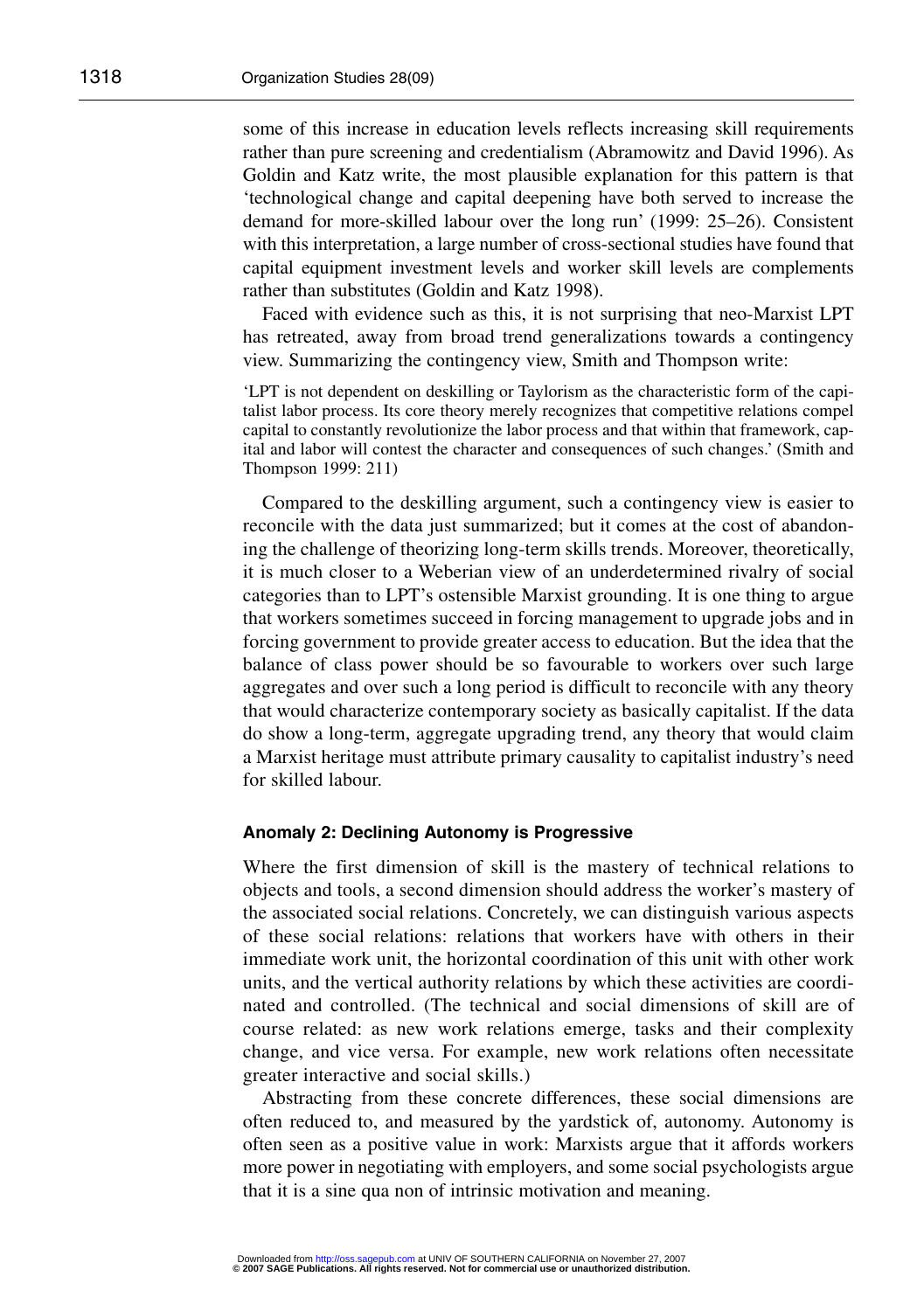considerable increase in the average size of organizations. Moreover, there is little doubt that, within all but the smallest organizations, there has been considerable increase in the degree of specialization of roles and formalization of their coordination. Gallie et al. (2003) show that, over the last 15 years, average autonomy has further declined for the UK labour force.

However, viewed theoretically (and indeed politically), autonomy is, I submit, the wrong yardstick. It is backward-looking, reflecting nostalgic regret for the passing of the autonomous craftsman (or alternatively, reflecting the ideal of alienated, self-sufficient individualism that is the spontaneous ideology of market society). This yardstick may allow us to measure what often has been lost in the development of the capitalism; but to formulate an assessment, we surely also need a way to understand what has replaced that lost autonomy.

Autonomy is merely the converse of interdependence, and if we want to understand the changing nature of work relations and of skill more generally, we need a way to understand the changing forms of interdependence. Much work in LPT, starting with Braverman, has implicitly assumed that this interdependence, under capitalist conditions, can only be one of coercive dependence. (In this assumption, LPT is not very different from the humanist critique of bureaucracy advanced by neo-human relations writers such as Bennis (1993).) If that were the case, then autonomy might indeed be a useful yardstick. In reality, however, interdependence can take either coercive or collaborative forms, and we therefore need a theory of skill that can help us understand these forms and the relations between them.

I submit that Marx's theory of the socialization of production provides us with a strong theoretical foundation for this task. But in order to make this argument, I first need to explain my paleo reading of Marx.

# **Reading Marx**

LPT, like other theories that take inspiration from Marx, takes as its starting point the proposition that:

'the development of the contradictions of a given historical form of production is the only historical way in which it can be dissolved and then reconstructed on a new basis.' (Marx 1977: 619)

The term 'contradiction' is here used in a Hegelian sense, to designate a complex type of relation between real forces rather than merely between a logical incompatibility between propositions. For LPT and other neo-Marxists, class struggle is the motor of history, and the development of the contradictions of capitalism consists of intensified worker struggles in reaction to exacerbated exploitation and misery. The more traditional reading of Marx — the paleo-Marxist view — sees the basic contradiction at a deeper layer of causality, in the relation between the forces and the relations of production. The forces of production are composed of technology in the form of instruments, materials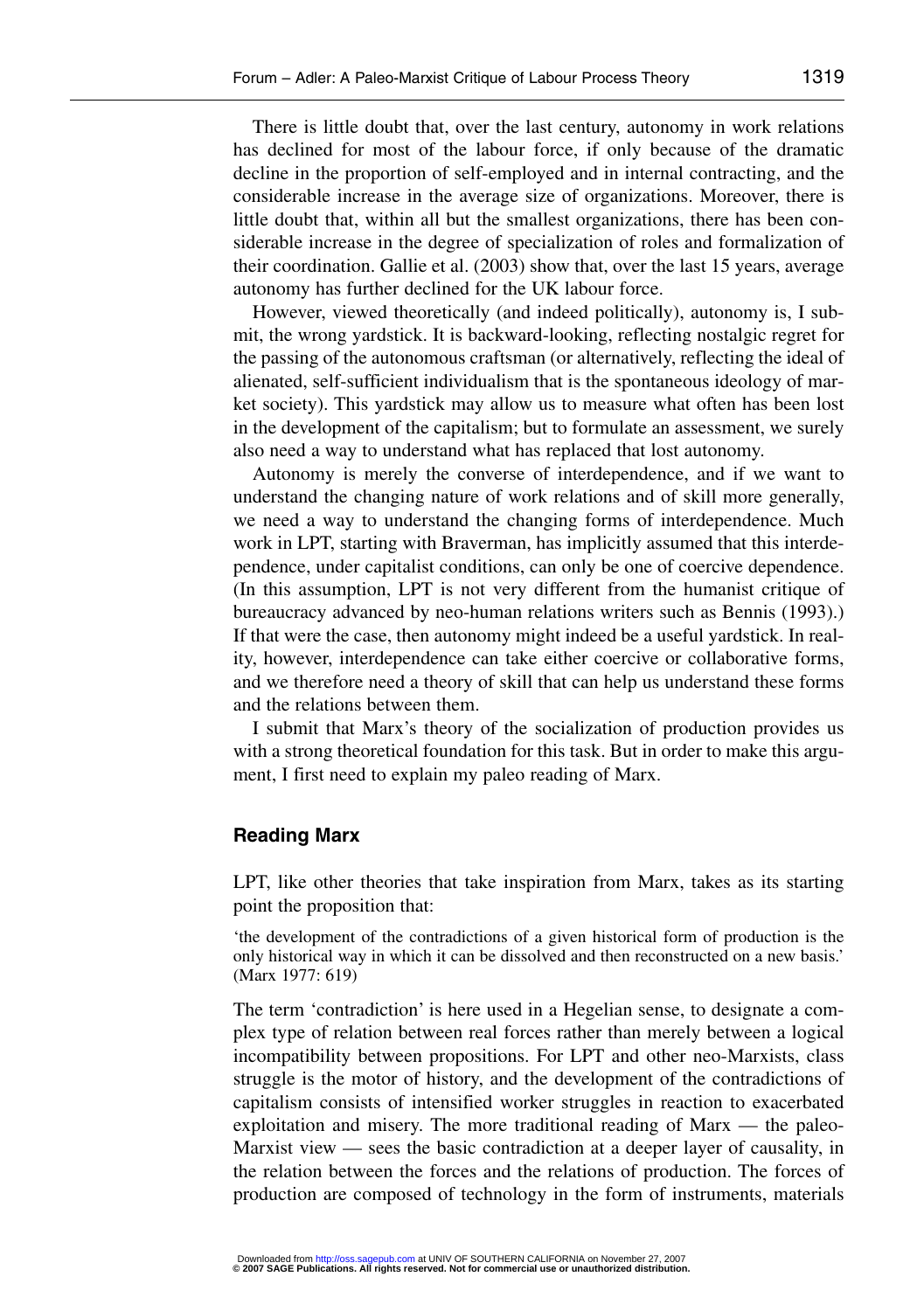and workers' productive faculties; the relations of production, as discussed above, are the relations of ownership and control over the productive forces.

The paleo-Marxist reading accepts all of the elements of LPT laid out in the earlier exposition, with the exception of the dismissal of technology as an important causal factor; as a result, it comes to a very different conclusion regarding the vector of change in skill and work organization.<sup>1</sup> On the paleo view, the long-term path of development of the class struggle is itself determined by the progressive intensification of the underlying contradiction between the 'socialization' tendency of the forces of production and the persistence of private-property-based relations of production (Engels 1978).

#### **Socialization, Objective**

Marx's concept of socialization was expansive. In more recent Marxist writings as in political science more generally, socialization usually refers to the transfer of ownership from the private to the public sphere. In psychology, socialization is commonly construed as the process whereby people new to a culture internalize its knowledge, norms and values. Marx's use was broader than either and encompasses both. Marx's discussion of the socialization of the forces of production (e.g. Marx 1973: 705; 1977: 1024) suggests that both public ownership and psychological internalization are merely forms of a more general phenomenon: activity is socialized insofar as it comes to embody the capabilities of the larger society rather than only those that emerge from isolated, local contexts:

'The social productive forces of labour, or the productive forces of directly social, socialized (i.e. collective) labour come into being through cooperation, division of labour within the workshop, the use of machinery, and in general, the transformation of production by the conscious use of the sciences, of mechanics, chemistry, etc. for specific ends, technology, etc. and similarly, through the enormous increase of scale corresponding to such developments (for it is only socialized labour that is capable of applying the general products of human development, such as mathematics, to the immediate process of production; and conversely, progress in these sciences presupposes a certain level of material production).' (Marx 1977: 1024)

Marx's concept of the socialization of the forces of production embraces both the objective components of these forces (material means of production) and their subjective components (human capabilities). Objective socialization is reflected in Durkheim's concept of the 'organic' division of labour: production is socialized when increasingly differentiated, specialized branches of activity are conjoined in an increasingly interdependent whole. This type of socialization is visible at first in only an indirect form, as the specialization of industries and regions and their increasing global interdependence in the world market (Van der Pijl 1998; Sohn-Rethel 1978; Engels 1978). Even when this interdependence is coordinated by the invisible hand of the market rather than by conscious planning, society's productivity is increased by the development of specialized materials, equipment and know-how, and by the ability to access and integrate these capabilities on an increasingly global scale.

At the enterprise level — where society's forces of production are instantiated as specific labour processes — objective socialization becomes more direct. Engels characterized it in these terms: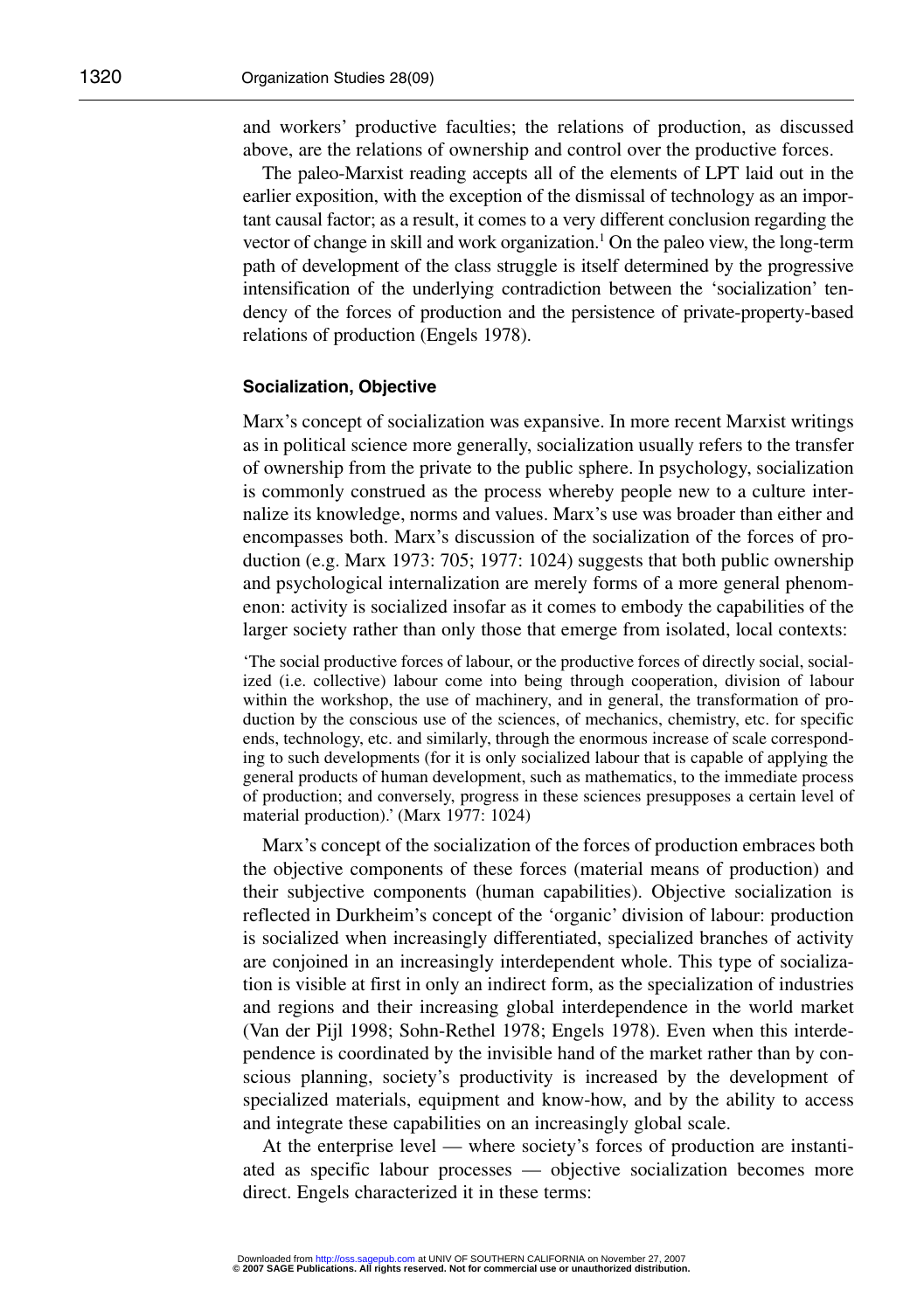'Before capitalist production, i.e. in the Middle Ages … the instruments of labor — land, agricultural implements, the workshop, the tool — were the instruments of labor of single individuals, adapted for the use of one worker … [The bourgeoisie transformed these productive forces] from means of production of the individual into *social* means of production, workable only by a collectivity of men. The spinning-wheel, the hand-loom, the blacksmith's hammer were replaced by the spinning-machine, the power-loom, the steam-hammer; the individual workshop, by the factory, implying the cooperation of hundreds and thousands of workmen. In like manner, production itself changed from a series of individual into a series of social acts.' Engels (1978: 702)

Under these objectively socialized conditions, the effective subject of production is no longer an individual worker but the 'collective worker' (Marx 1977: 464, 468–469, 483, 544, 644, 945; Gramsci 1971: 201). Firms develop a whole panoply of management techniques to master what Marx calls the 'cooperation' necessary to coordinate this interdependent 'series of social acts' undertaken by the collective worker (see Marx 1977: ch. 13). In this light, techniques of work organization (such as the principles of bureaucracy, Taylorism, or lean production) are part of the forces of production. The development of such principles — organizational technology — is part of the socialization process, representing a step towards more rational, conscious planning and management of large-scale, interdependent operations.

#### **Socialization, Subjective**

To these 'objective' dimensions of socialization corresponds a subjective dimension (to reprise the psychological meaning of socialization). When the effective subject of production is no longer an individual worker but the 'collective worker', workers' identities change — they are resocialized. Recall that in Marx's view human nature is nothing but 'the ensemble of the social relations' (Marx 1975: 423). Socialization in this subjective sense can be understood as the emergence of more 'interdependent self-construals' (Markus and Kitayama 1991). The civilizing mission of capitalism is not only to stimulate enormously the quantitative development of the objective components of the forces of production, but also to take a decisive step in the realization of humankind's fundamentally social nature:

'When the worker cooperates in a planned way with others, he strips off the fetters of his individuality, and develops the capabilities of his species.' (Marx 1977: 447)

The *Communist Manifesto* is eloquent on this interweaving of objective and subjective aspects of socialization:

'The bourgeoisie, historically, has played a most revolutionary part. The bourgeoisie, wherever it has got the upper hand, has put an end to all feudal, patriarchal, idyllic relations … In place of the old local and national seclusion and self-sufficiency, we have intercourse in every direction, universal interdependence … And as in material, so in intellectual production. The intellectual creations of individual nations become common property. National one-sidedness and narrow-mindedness become more and more impossible … The bourgeoisie … has rescued a considerable part of the population from the idiocy of rural life … The bourgeoisie cannot exist without constantly revolutionizing the instruments of production … With the development of industry, the proletariat not only increases in numbers; it becomes more concentrated in greater masses, its strength grows, and it feels that strength more … Thereupon the workers begin to form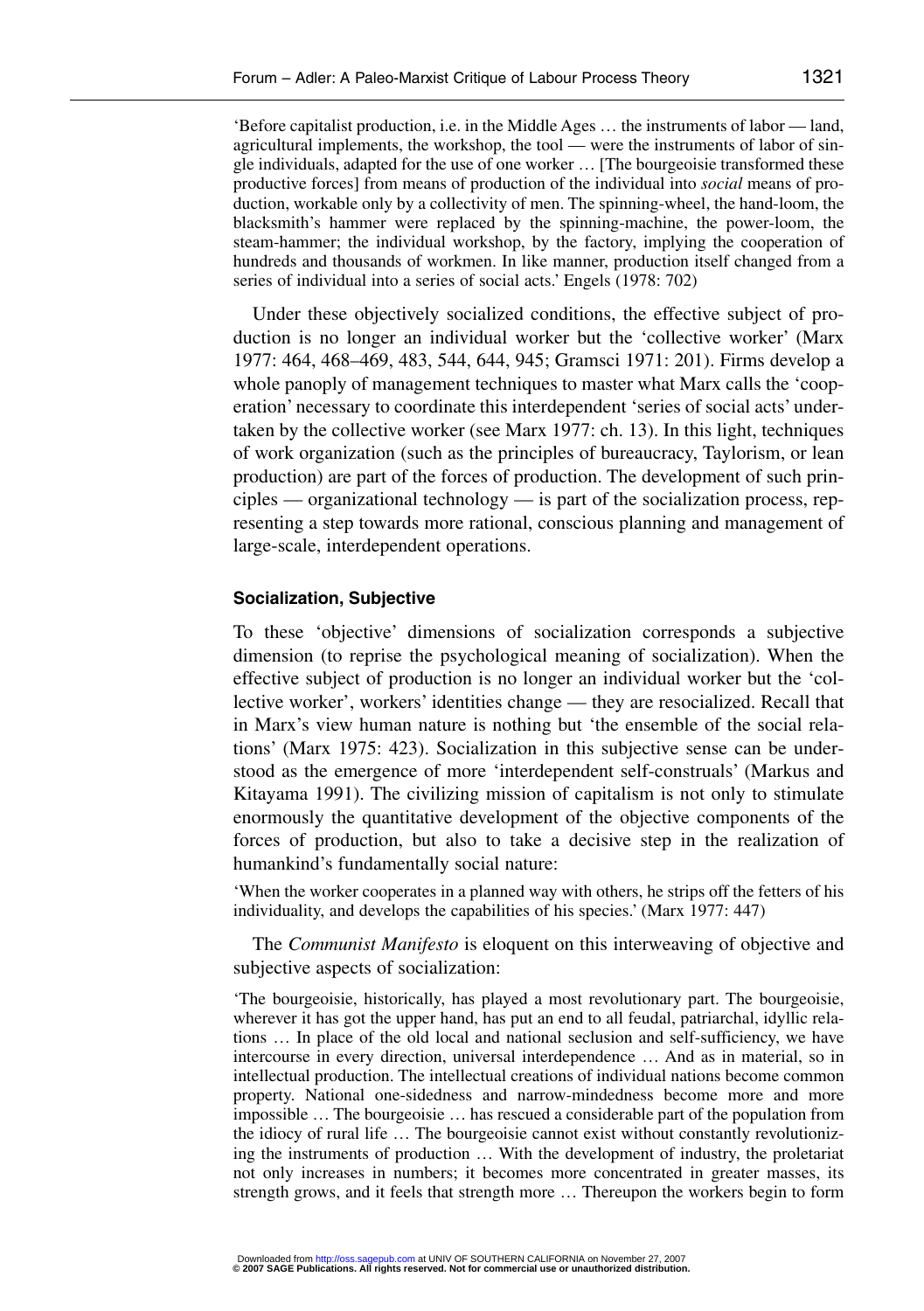combinations (trade unions) … The union is helped on by the improved means of communication that are created by modern industry and that place the workers of different localities in contact with one another … The advance of industry, whose involuntary promoter is the bourgeoisie, replaces the isolation of laborers, due to competition, by their revolutionary combination, due to association … What the bourgeoisie, therefore, produces, above all, is its gravediggers.' (Marx and Engels 1959: 9–20)

The development of the forces of production thus pulls workers out of what Marx and Engels call here 'rural idiocy'. In *The Poverty of Philosophy* (1955), Marx similarly celebrates the end of 'craft idiocy'. Marx's use of the term 'idiocy' preserves both its colloquial sense and the meaning from the Greek *idiotes*, denoting an asocial individual isolated from the polis. At the opposite end of the spectrum from the *idiotes* is the 'social individual' described by the *Grundrisse*, in the form of the technically sophisticated worker who accesses and deploys society's accumulated scientific and technological knowledge:

'to the degree that large industry develops ... it is neither the direct human labor he himself performs, nor the time during which he works, but rather the appropriation of his own general productive power, his understanding of nature and his mastery over it by virtue of his presence as a social body — it is, in a word, the development of the social individual which appears as the great foundation-stone of production and of wealth.' (Marx 1973: 704–706)

Cohen (1974) provides a compelling gloss of Marx's (1973: 158) analysis of this historical evolution of subjectivity. In pre-capitalist forms of society, the individual is 'engulfed' by social structures that afford only 'undifferentiated unity': interpersonal relations are primarily conditioned by social status rather than individual choice. Under capitalism, the individual emerges, but only in the 'alienated' form of 'differentiated disunity': social structures afford individual differentiation, but at the cost of the dissolution of traditional communities. In a post-capitalist society, individual differentiation will truly flourish, because it will be part of a social structure that affords 'differentiated unity': individuals will play differentiated roles, but they will be mobile between these roles and they will collectively govern their common destiny. They will be neither (engulfed) dependent nor (alienated) independent but genuinely interdependent.

In this account, however, Cohen does not address the evolution of subjectivity *within* the capitalist epoch. On the paleo reading of Marx, the development of capitalism engenders a shift towards subjective interdependence, as seen in the growing 'association' of workers referred to in the last-but-one extract (Marx and Engels 1959: 9–20). The new emerges within the womb of the old, on both the objective and subjective planes.

# **The Socialization of Skill**

This reading of Marx leads to strong predictions concerning skill trends under capitalism. First, concerning complexity in the technical dimension, the emergence of the 'social individual' — limited though this emergence may be under capitalist conditions — means that each worker internalizes a richer world of knowledge. Marx thus writes:

'Large-scale industry … makes the recognition of variation of labour and hence fitness of the worker for the maximum number of different kinds of labour into a question of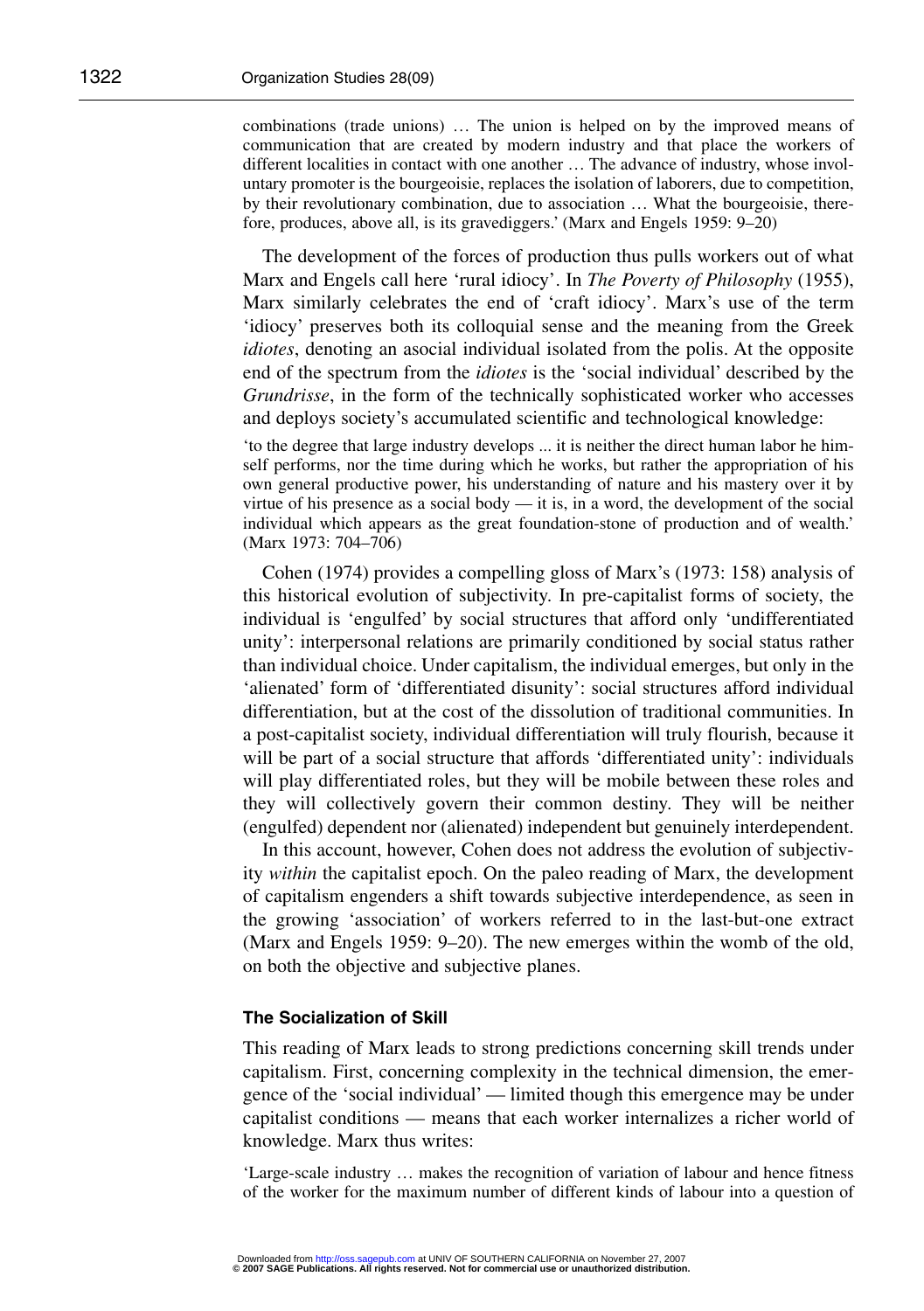life and death … the partially developed individual, who is merely the bearer of one specialized social function, must be replaced by the totally developed individual, for whom the different social functions are different modes of activity he takes up in turn. One aspect of this process of transformation, which has developed spontaneously from the foundation provided by large-scale industry, is the establishment of technical and agricultural schools. Another is the foundation of "écoles d'enseignment professionel".' (Marx 1977: 618–619)

Second, concerning the social dimension of skill, workers are drawn out of craft and rural idiocy into an interdependent collective worker, stripping away the 'fetters' of their individuality, internalizing new identities and self-construals that fit the interdependent nature of work and the new forms of class struggle.

The form of skill is transformed in this process: it is socialized. In its pre-capitalist form, skill was largely tacit; working knowledge was deeply local; it was learned in intimate apprenticeship; and this apprenticeship led to an autonomous farmer or artisan. Under advanced capitalist conditions, skill means the internalization of a much larger universe of accumulated knowledge. Sceptics need only compare the elementary and secondary school textbooks of today with those of 50 or 100 years ago. This knowledge has become far more explicit and less exclusively tacit, and this has in turn greatly accelerated knowledge growth. The technical dimension of skill thus both expands and changes in form. And in its social dimension, skill now means mastery of one's role in a considerably broader and more complex structure of interdependent cooperation.<sup>2</sup> Autonomy is a singularly unhelpful criterion of this mastery.

It is true that the increasing complexity of society's knowledge is embodied not only in the worker but also in equipment. Moreover, as we will see in the following section, under capitalist conditions, this equipment stands over the worker as an alien power, threatening deskilling and coercive control. Nevertheless, numerous studies have found that capital (as conventionally defined) and skills (as complexity) are complements, not substitutes (Goldin and Katz 1998). And this is to be expected: it is, after all, in general the simpler, less-complex skills that are the most easily, and thus the first, automated, leaving the worker with a task set that is on average more complex. Computerization has done little to change this basic pattern (Autor, Levy, and Murnane, 2001).

Similarly, work relations are coordinated not only by workers themselves, but also by management bureaucracy and by market relations. And these often appear, like technology itself, as alien coercive powers over worker. Nevertheless, here too, productivity and quality — the ability of the capitalist firm to produce desired use-values — demand that workers themselves actively participate at least to some extent in this coordination. Like equipment and skill, bureaucratic structuring and the cohesion of the collective worker are more often complements than substitutes.

# **Socialization vs Valorization**

The theory of historical materialism as developed by Marx and Engels embeds this simultaneously structural and psychological concept of socialization in a sweeping interpretation of the development of capitalism — an interpretation that

**<sup>© 2007</sup> SAGE Publications. All rights reserved. Not for commercial use or unauthorized distribution.** Downloaded from<http://oss.sagepub.com>at UNIV OF SOUTHERN CALIFORNIA on November 27, 2007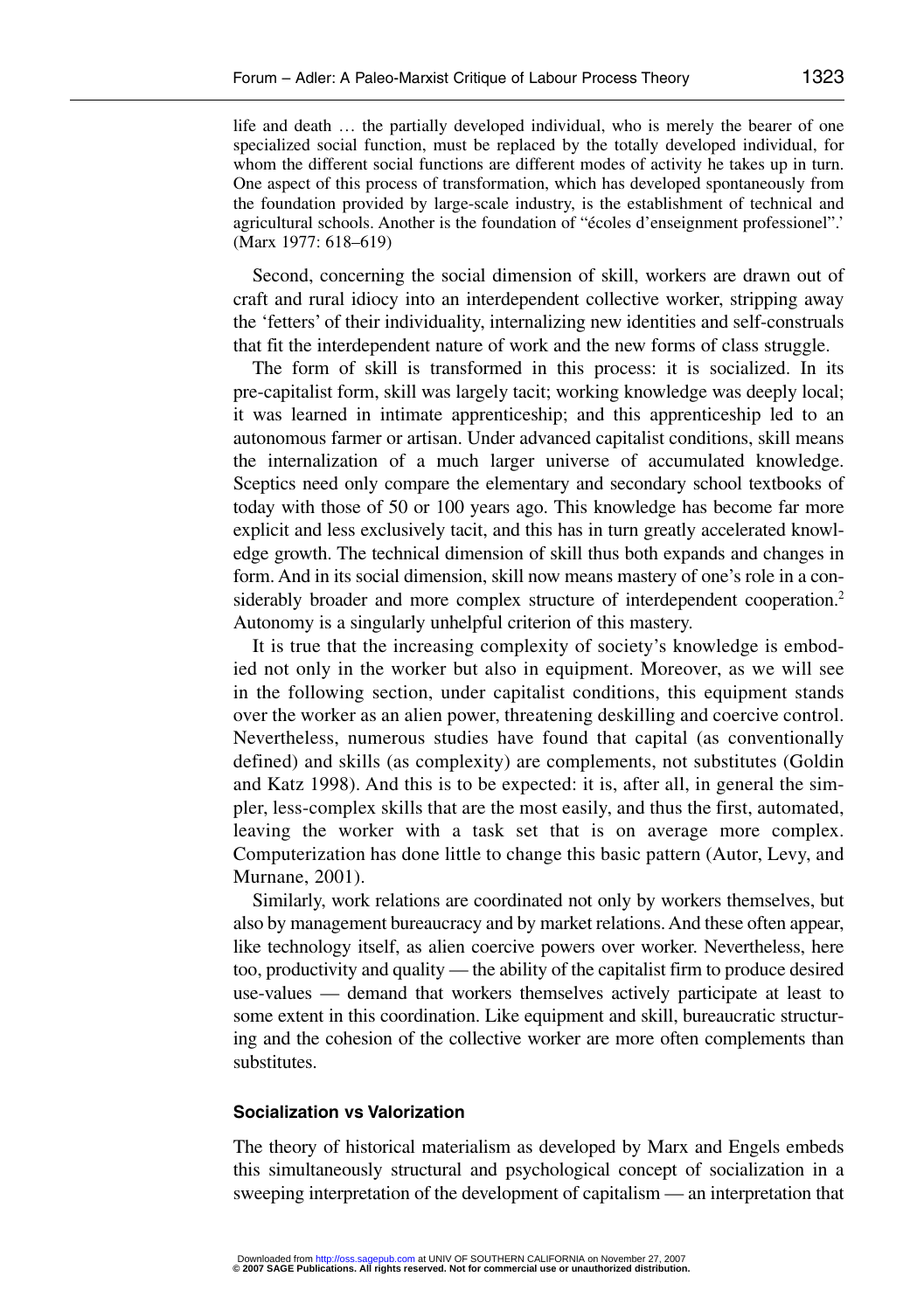can help us understand the forces governing the diffusion of new technologies, new organizational forms, and the associated psychological changes.

Under capitalism, the socialization of the forces of production is simultaneously stimulated, retarded and distorted by the prevailing relations of production. These capitalist relations of production impose on firms the imperative to 'valorize' invested capital — to ensure that its value expands over time — and this imperative both drives firms to further socialize production and inhibits and distorts that socialization process. To elaborate: recall that for Marx, the *production process* under capitalism has two contradictory aspects reflecting the two aspects of the commodity form discussed above. On the one hand, it is a *labour process,* in which use-values in the form of work, tools and materials are combined to create new use-values. On the other hand, and simultaneously, it is a *valorization process* in which these use-values appear in the form of exchange-values — monetary wages and capital investment — that are combined to create profit (see Marx 1977: appendix; Thompson 1989; Bottomore 1983: 267–270). Work organization and its different forms reflect this contradictory structure: they are simultaneously part of the productive forces (as techniques for organizing cooperation in the labour process) and part of the relations of production (as means of coercing effort to valorize invested capital).

Valorization pressures drive the socialization of production by forcing firms to develop and implement new technologies and techniques, to break down parochial market barriers, and thus to integrate production, distribution, exchange and communication networks on a global scale. However, under capitalist relations of production, these effects take a distinctive, alienated form: instead of a broadening association of producers progressively mastering their collective future, this interdependence appears, at least at first, in the form of intensified coercion by quasi-natural laws of the market over firms and by corporate bureaucracy over workers. Valorization pressures stimulate the progressive socialization of the labour process; but under capitalist conditions, the substance of socialization takes on a form that is exploitative and alienating. Marx writes:

'This entire development of the productive forces of *socialized labour* (in contrast to the more or less isolated labour of individuals), and together with it the *use of science* (the *general* product of social development), in the *immediate process of production*, takes the form of the *productive power of capital.* It does not appear as the productive power of labour … The social character of his labour confronts the worker as something not merely alien, but hostile and antagonistic, when it appears before him objectified and personified as capital.' (Marx 1977: 1024–1025)

The 'substance' of socialization is thus in contradiction with the 'form' it takes under capitalist conditions. This contradiction, however, is a 'real' one: as with the two facets of the commodity, both the substance and the form are equally real. And their contradiction evolves and intensifies over time because the pursuit of competitive advantage makes capitalists the 'involuntary promoters' of socialization (Marx and Engels 1959: 19) even as the basic matrix of capitalist relations of production remains in place.

Valorization pressures encourage socialization in three main domains. First, objective socialization is powerfully stimulated as valorization pressures force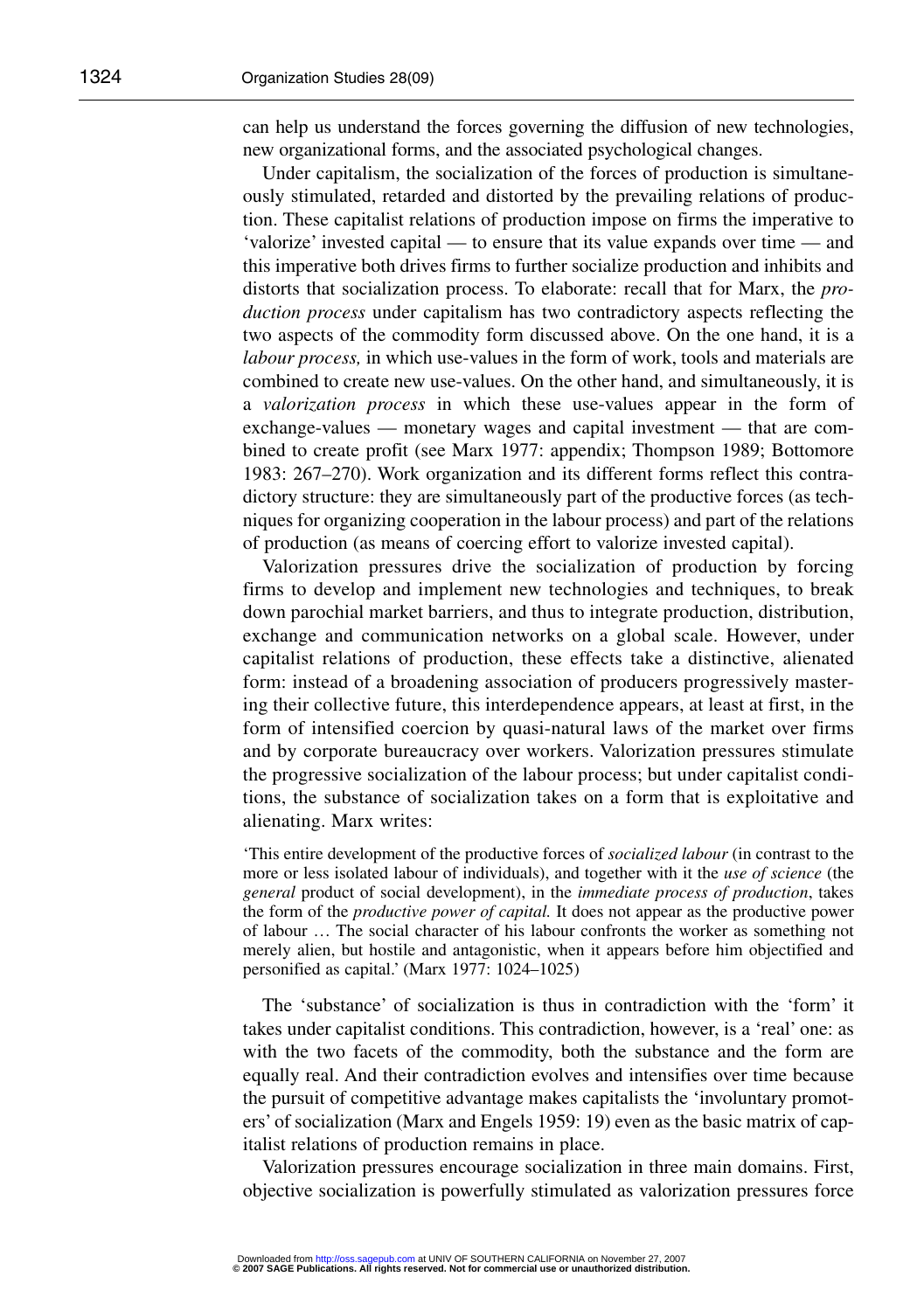firms to expand their factor and product markets: the resulting globalization of investment, trade and migration flows brings the world into closer, denser interdependence. Relatedly, in the objective structures of work organization, valorization pressures pit firms against each other in competitive rivalry; this rivalry results in concentration (growing firm size); and the growing size of firms broadens the scope of direct objective socialization in the form of conscious planning. Simple managerial control is increasingly replaced by bureaucratic control to coordinate production activities that are larger in scale and denser in interdependence. The coercive forms of bureaucracy that initially emerged were brittle, both technically and socially; they both stimulated and facilitated workers' association; internal labour markets emerge; new forms of worker voice proliferate. Over time, firms under valorization pressure seek more productive forms of organization of the collective worker, and enabling forms of bureaucracy begin to displace coercive forms, even though this tendency remains constrained and distorted by valorization imperatives (Adler 2006; Adler and Borys 1996).

Second, valorization pressures encourage subjective socialization. Valorization pressures and the resulting objective socialization bring workers together in ever-larger concentrations, where they learn new habits of disciplined, largescale cooperation. The exchange-value aspect of production drives management to focus on reducing labour costs and increasing control; but the use-value aspect requires a collective worker capable of assuring production quality and continuity, capable of operating progressively more sophisticated equipment. The shift from handicraft and manufacture to large-scale industry and automation creates the need for technical-scientific training and for greater ideational flexibility on the job (Kohn and Schooler 1983; Inkeles and Smith 1974). While valorization pressures encourages firms to deskill work by replacing expensive skilled workers with less-expensive specialized workers, these same valorization pressures also encourage firms to seek benefits from automation, and this automation, in the longer term, allows machinery to take over the simpler, less-skilled tasks more easily and more profitably than the more-complex, more-skilled tasks. We thus observe a long-term trend towards skill upgrading alongside abundant cases of deskilling. These cases of deskilling should not be ignored as mere 'noise' in the data: they reflect the deep structure of capitalist relations of production. It is therefore appropriate that scholars should highlight and critique them as reflecting an important, albeit secondary, tendency of capitalism.

Third, this progressive socialization of the objective and subjective forces of production stimulates steps (albeit timid and constrained by the overall societal dominance of private capital) towards the socialization of capitalist relations of production. This takes two forms. First, to reprise the political-science meaning of socialization, the state takes over a growing mass of 'general interest' tasks, that is, tasks in which the market tends to fail, such as infrastructure, unemployment and health insurance for workers, education and the funding of general purpose R&D. Second, within the business sector, ownership and control of productive resources and investment funds is progressively centralized in the hands of fewer capitalists; ownership shifts from individual to corporate form; and these corporations begin to coordinate, sometimes illicitly in cartels,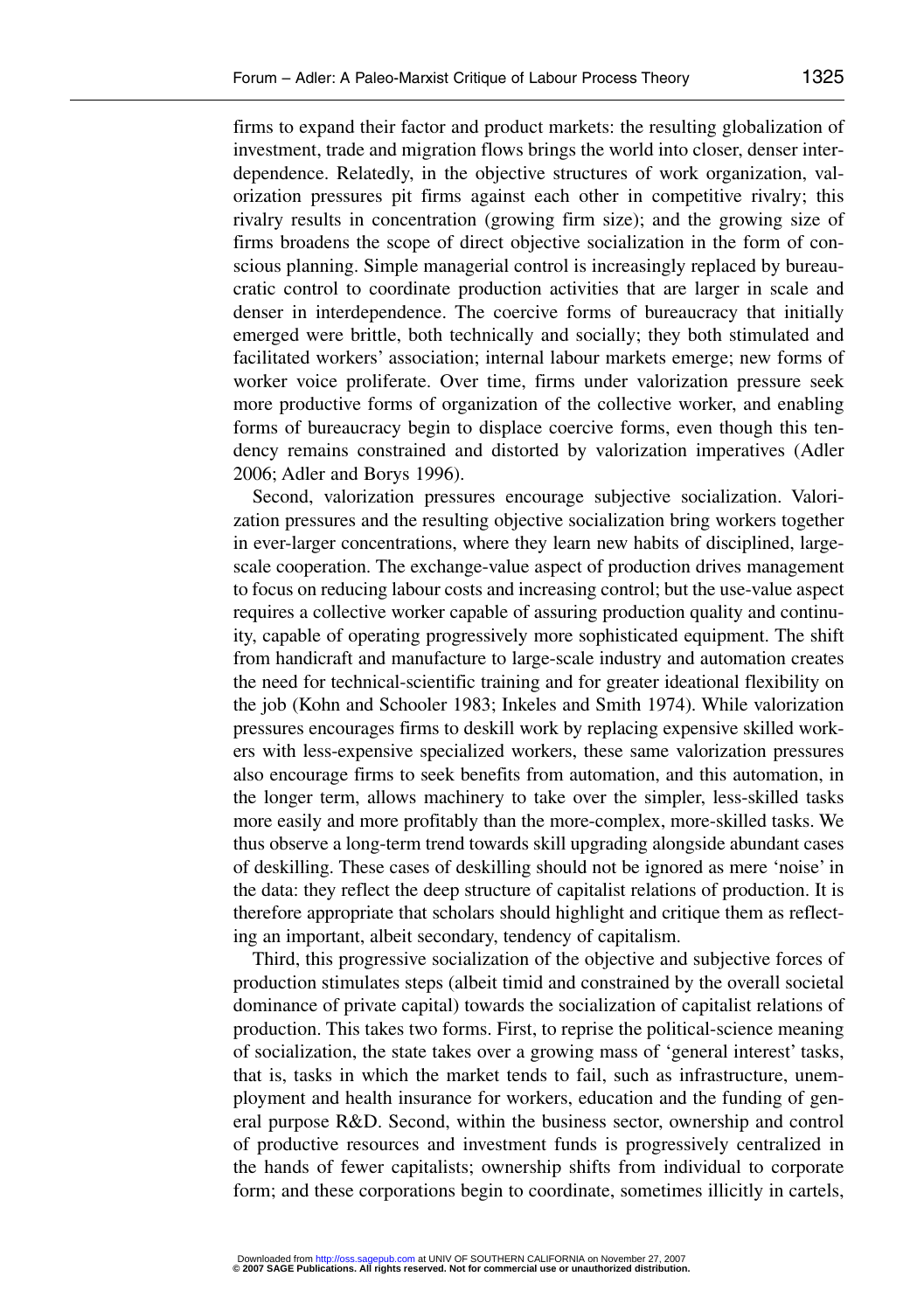sometimes legally under regulated conditions, and increasingly often in alliances, supply-chain partnerships and industry-wide standard-setting associations. In these ways, both the wage relation and the capital relation are partially socialized, and growing areas of the economy find themselves under planful, conscious control rather than coordinated by the blind mechanism of the market. Even if the ultimate criterion is still typically profits rather than social utility, these represent steps towards socialization: they represent the 'creeping socialism' that Hayek (1944) denounced.

These socialization trends stand in ever-sharper contradiction to the predominant capitalist relations of production. The anarchy of the market and its concomitant boom and bust cycles were once presented as a modest price to pay for the dynamism of an entrepreneur-based economy; but as industry becomes more capital-intensive and more globally integrated, this anarchy becomes increasingly costly and its legitimacy is increasingly vulnerable to challenge. The growing weight of the state legitimates the idea of public control over an ever-expanding range of decisions; the growing centralization and concentration of industry encourage political movements demanding corporate social accountability; and an increasingly sophisticated working class is less likely to defer to management or government authority, whether autocratic or paternalistic (on the last of these, see Pateman (1970) for related theory, and Sobel (1993), Torbet (1973), Schur (2003) and Schlozman et al. (1999) for some supporting evidence). Socialization begins to extend from the 'base' of forces and relations of production, to the institutional 'superstructure' of culture, politics and law. Intellectual property law, for example, confronts ever more directly the fundamental contradiction that it attempts to arbitrate, and proposals for radical change (such as 'copyleft'; see Stallman 2003) proliferate. As Schumpeter wrote, 'things and souls are transformed in such a way as to become increasingly amenable to the socialist form of life' (1976: 162).

Marx warns us against oversimplifying this evolutionary path: we cannot ignore the limitations and distortions that reflect the effects of the persistent capitalist relations of production on the process of socialization. Take first the effects of the capital relation. Competition stimulates the advance of the forces of production; but it sometimes obliges firms to sacrifice long-term for shortterm gains, and it systematically obliges them to privilege owners' private benefits over broader social benefits and costs. Competition stimulates moves towards inter-firm collaboration; but it simultaneously undermines such partnership by opportunistic rivalry (see, e.g., Whitford 2005). The marks of the wage relation are equally deep. As owners' agents, managers sometimes find it profitable to upgrade workers' skills; but sometimes they find it more profitable, if only in the short term, to deskill work, to manipulate teamwork so as to create peer pressure, to let horizontal specialization degenerate into adversarial rivalry, and to use hierarchy for coercive command and control. The limitation imposed by the wage relation is visible in the Sisyphean nature of corporate human resource management strategies — condemned to futility by the need for workers who are simultaneously dependable and disposable (Hyman 1987). The globalization of the market opens workers in more-developed countries to the threat of deskilling and unemployment by outsourcing, even if this same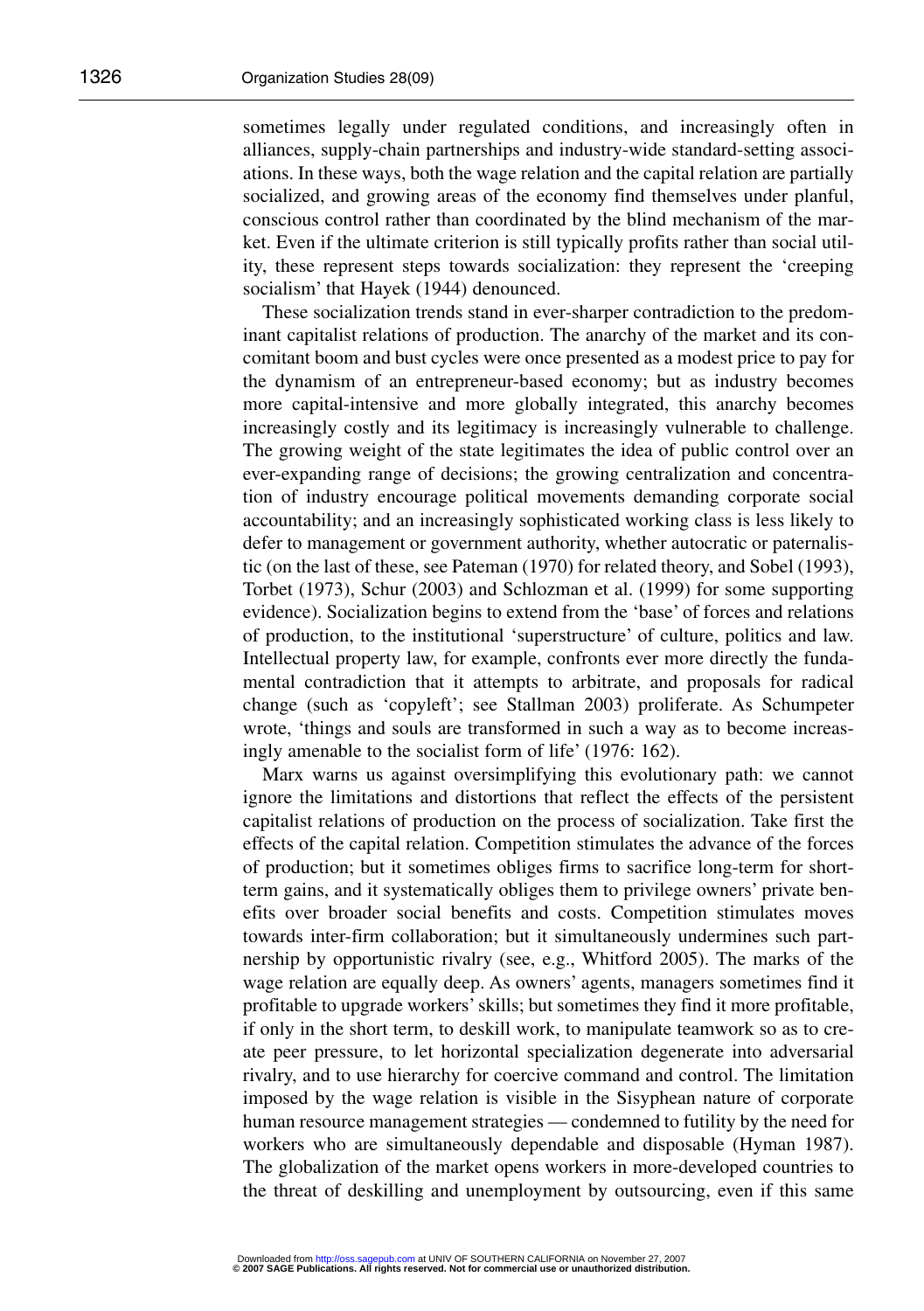process leads to skill upgrading and employment growth in the less-developed countries and forges real ties between workers across the globe. More generally, the socialization/valorization dialectic unfolds differently in the different varieties of capitalism: different forms of capitalism can exacerbate or moderate this basic contradiction, but cannot eliminate it.

Marx notes that 'Every development in the means of new productive forces is at the same time a weapon against the workers' (1847). However, goaded by valorization pressure in the continuing search for more effective organizing principles, more effective, more enabling forms of organization progressively emerge, partly displacing and partly coexisting with the coercive forms. This pattern — coercive forms emerge first, enabling ones later — illustrates another of Marx's generalizations, 'It is the bad side that produces the movement which makes history' (Marx 1955: ch. 2). Driven by these contradictory forces, socialization progresses, but in a halting and uneven manner.

#### **The Paleo Reading Compared**

Not only has Marx's socialization/valorization dialectic not received much attention in organizational research; it has not figured prominently in any area of recent Marxist research. A search of the compendium of Marxist writings on the Marxists Internet Archive (http://www.marxists.org/index.htm) and via journal search engines reveals that when the term 'socialization' appears in Marxist discourse, it has been used almost exclusively in the political sense, to refer to nationalizations and similar partial steps towards socialization in the relations of production. Very little has been written about the broader process delineated by Marx (for one exception, see Mandel 1968: 170 ff.), and virtually nothing about this phenomenon at the enterprise level nor about the subjective aspects that so impressed Marx. (The Italian writers in the anarchist 'autonomist' tendency such as Negri (1989) have perhaps been the most active in using Marx's ideas of subjective socialization; but their appropriation of Marx is highly selective.)

In analysing the evolution of skill and work organization, neo-Marxist LPT has thus truncated Marx's dialectic. I am concerned by three forms of truncation. First, LPT truncates Marx's characterization of the contradiction between the *labour process* and the *valorization process.* Marx writes:

'If capitalist direction [of work] is thus twofold in content, owing to the twofold nature of the process of production which has to be directed — on the one hand a social labor process for the creation of a product, and on the other hand capital's process of valorization — in form it is purely despotic.' (Marx 1977: 450)

Paleo-Marxists read this and recall that in Marx's Hegelian discourse, content and form can be in contradiction with each other. The paleo reading of this passage thus highlights the growing contradiction between an increasingly socialized labour process (the content) and the barriers posed to further socialization by the persistence of valorization constraints (the form).

Neo-Marxist LPT, by contrast, interprets this passage to mean that the historical development of capitalist work organization reflects above all the balance of class forces (despotism versus resistance) in the struggle over the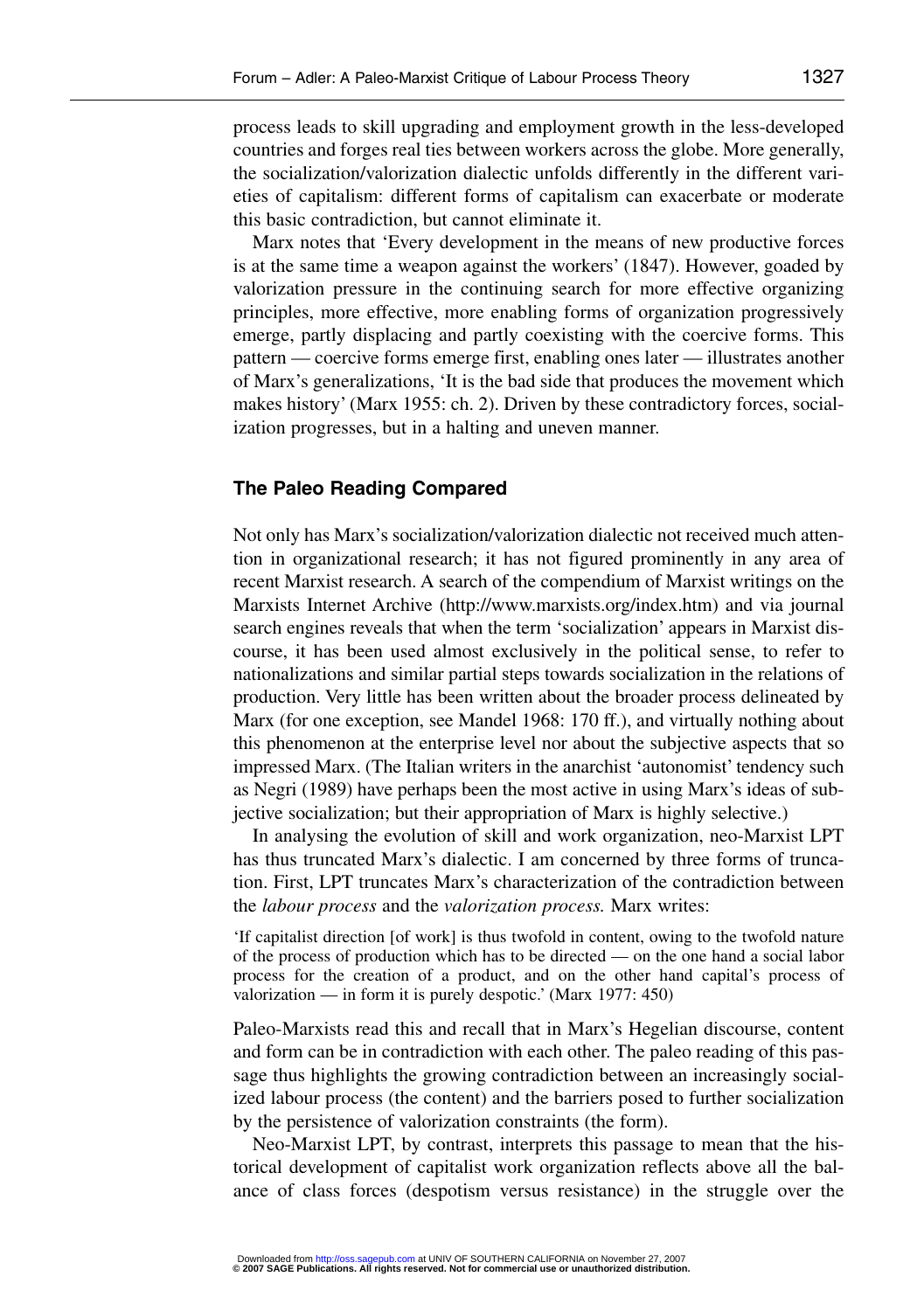intensity of the working day. LPT often portrays this focus on labour intensity as evidence of its Marxist inspiration; however, a paleo reading reveals that this focus dissolves Marxist theory into a Weberian struggle for domination, obscuring the historical specificity of capitalist production. LPT ignores Marx's labour theory of value, and specifically Marx's fundamental insight that once capitalism as a system dispossesses workers of means of production and consumption, workers are forced to sell their labour power as if it were a commodity; this means in turn that, under normal conditions, workers receive a wage that fairly compensates them for the cost of reproducing this labour power; it is workers' double dispossession that allows the capitalist, just as fairly, to appropriate the surplus created when workers function at a historically–given normal intensity. The outcome of the struggle over work intensity is thus largely preordained by the macro structure of capitalism: the efforts of individual capitalists to increase work intensity and of workers to reduce it are certainly real; but they are secondary to this fundamental structural effect. It is this structure that explains the genesis and dynamics of the recurrent crises in capitalism: in abandoning the labour theory of value, LPT greatly inflates the significance of the struggle over work intensity, and loses the thread that connects labour and valorization processes within the firm to broader structural problems of accumulation and crisis (Rowlinson and Hassard 2001; Mohan and Rowlinson 2006).

Second, LPT reads Marx's discussion of capitalism's evolution from the *formal* to the *real subsumption of labour to capital* (Marx 1977: appendix) to mean that capitalist development leads to the increasing conformity of the labour process to the imperatives of valorization, whence an inexorable tendency to deskilling. In contrast, on the paleo view, real subsumption does not mean ever-more-perfect mastery by capitalists nor the tendential elimination of the basic labour-process/ valorization-process contradiction within production, but rather the deepening, the intensification of the contradiction between the coordinative efforts of collective worker and the fragmenting effects of capitalist relations of production.

Finally, when Marx and Engels write in the *Communist Manifesto* that capitalism develops its own 'gravediggers', neo-Marxist LPT takes this to mean that capitalism creates a class with so little left to lose that it has no alternative but to revolt. They quote the rhetoric of the *Manifesto*, that workers have nothing to lose but their chains. On the paleo-Marxist view, the course of development of the class struggle itself is fundamentally determined by the structural contradiction between the forces and relations of production, and the development of capitalism is therefore more profoundly shaped by the progressive socialization of the forces of production. Over the long run, the overall effect is to create a working class that is increasingly educated, cognitively sophisticated, experienced in large-scale collaborative enterprise — and thus increasingly capable of successfully taking on the task of radically transforming society and of assuming the leading role in a new form of society. This task is made progressively easier by the modest steps towards socialization of relations of production even within the womb of capitalism itself (as discussed above). (Whether workers are *motivated* to undertake this historic, revolutionary mission — as distinct from being *capable* of undertaking it — depends on distinct, sociopolitical, superstructural factors.) The paleo-Marxist view takes as fundamental Marx's thesis that: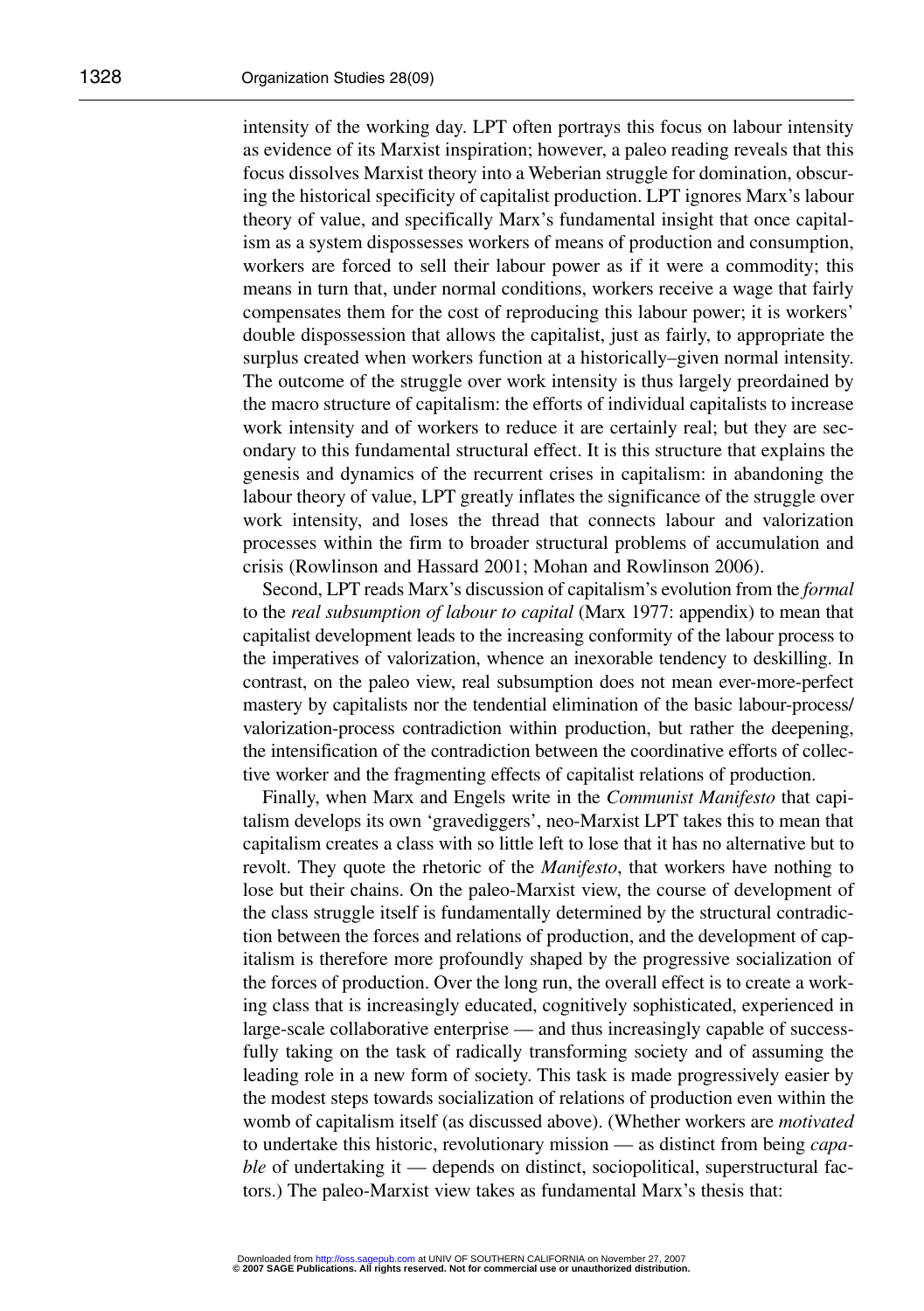'If we did not find concealed in society as it is the material conditions of production and the corresponding relations of exchange prerequisite for a classless society, then all attempts to explode it would be quixotic.' (Marx 1973: 159)

My argument is that these paleo-Marxist lenses are useful for studying work and its history because they enable us to grasp the significance of a real but uneven trend of skill upgrading — greater complexity and greater interdependence — as a reflection of the deepest contradictions of capitalism. This viewpoint allows us to grasp the contradictions that beset capitalist management, and to grasp them in a surprisingly intuitive way: on the one hand, management needs and cultivates the productive power of the collective worker; on the other, management limits this development due to pressures of corporate profitability; and over the long term, the former dominates the latter, progressively intensifying the fundamental contradiction, and thereby opening prospects for change.

# **A Framework**

To deploy this paleo-Marxist approach, we need a more fine-grained account of the production process. Engstrom's 'activity theory' provides a useful framework (see Engeström 1987, 1990, and discussion by Blackler 1993; Holt and Morris 1993). The main elements of the labour process are, according to Marx, '(1) purposeful activity, that is work itself, (2) the object on which that work is performed, and (3) the instruments of that work' (Marx 1977: 2184). Like Cohen (1978: ch. 3), I take the first element to refer more specifically to the worker's productive capabilities. I also make one further amendment by differentiating a fourth element: the community within which the worker works and which shares the object of that work (inspired by Marx 1973: 471ff.; Leont'ev 1978). The resulting model is summarized in Figure 1.





Some comments will help situate this model. Taking as a baseline the more common schema in psychology, in which object and subject appear alone as stimulus and response, note, first, that for Marx, human activity is tool-mediated activity — where tools include both material tools such as hammers and symbolic ones such as language and concepts (Vygotsky 1962, 1978). Second, the appropriate unit of analysis for the study of work is not the quasi-automatic reflex *operation* of the individual, nor discrete, goal-oriented, individual *action*,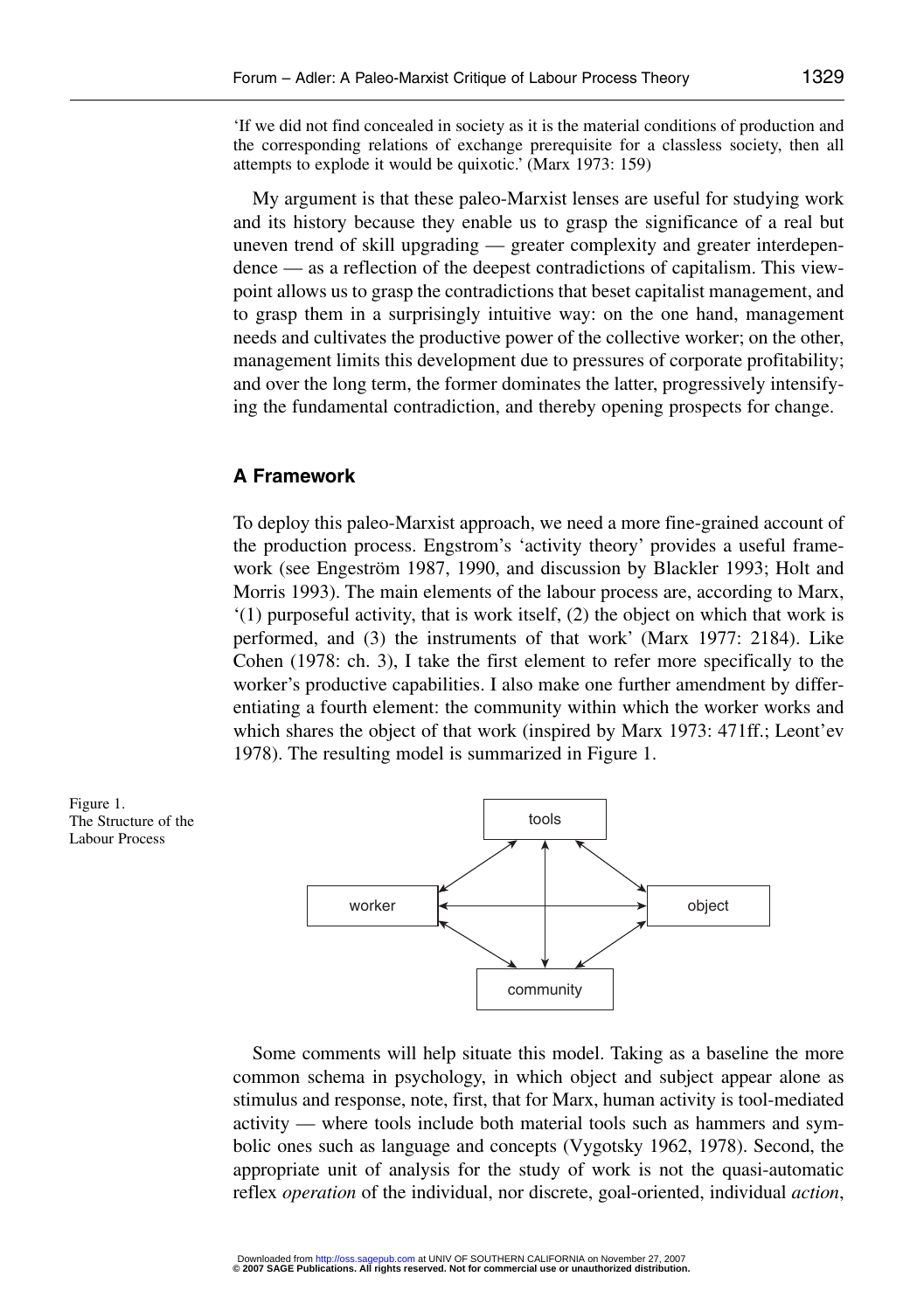but rather *activity* understood as historically situated, object-oriented, collective endeavour. In collective activity, the subject's relation to the object is mediated not only by tools but also by community (Leont'ev 1978). Third, in Marx's analysis, the 'object' of work (in German: *Gegenstand*) includes both of the dictionary senses: the material on which the work is performed (in German: *Objekt*) and the intended goal of the activity. With this notion, Marx attempts to overcome both simplistic materialism (which accords insufficient place to intentionality in shaping the object) and classical idealism (which accords insufficient recognition to the obdurate nature of the object's materiality) (Marx 1959: 243; Engeström 1987; Foot 2002).

Figure 1 is a model of what Marx calls 'production in general' (Marx 1973: 85): it is trans-historical insofar as it does not acknowledge any more specific, historically bounded, 'concrete' determinations. We move from this abstraction towards the concrete by overlaying on this model a set of determinations that mark production as specifically capitalist. Of these, the most fundamental is the contradiction between use-value and exchange-value of which the commodity is the germ. This contradiction is reflected in each of the elements of the labour process. The object of work is both the creation of useful things (use-values) and the generation of profit (exchangevalue). Tools and community are both means of technical accomplishment and means of extracting surplus labour from potentially recalcitrant workers. The worker is simultaneously a creative member of the collective worker and a disposable, variable-cost, budget item under another's control. More generally, viewed as use-value, each element participates in the socialization process; viewed as exchange-value, each is subordinate to the valorization process's profit imperative. In the neo-Marxist view, these contradictions are only virtual, since the use-value content disappears behind its exchangevalue form; but in the paleo view, these contradictions between content and form are real, driving the evolution of work organization. The following two sections illustrate the potential fruitfulness of theorizing work organization though such lenses.

#### **Case 1: Taylorism and Scientific Management**

Taylorism and the broader scientific management movement to which it was central are depicted in much LPT as an offensive in the class struggle — essentially, an effort to reduce the cost of, and assert greater managerial control over, craft workers (Braverman 1974; also Kanigel 1997). The paleo view acknowledges this reality, but identifies a second aspect as more fundamental: Taylorism was also a progressive step in the socialization of the forces of production, both objective and subjective (Sohn-Rethel 1978; and rereading Nelson 1980, 1992; Kelly 1982).

First, we should take some distance from the polemical characterizations of Taylorism commonly found in both critical LPT accounts and mainstream organizational texts. The most authoritative assessment is that formulated by labour historian Daniel Nelson, based on a thorough analysis of the records of every firm in which Taylor or his associates introduced scientific management:

**<sup>© 2007</sup> SAGE Publications. All rights reserved. Not for commercial use or unauthorized distribution.** Downloaded from<http://oss.sagepub.com>at UNIV OF SOUTHERN CALIFORNIA on November 27, 2007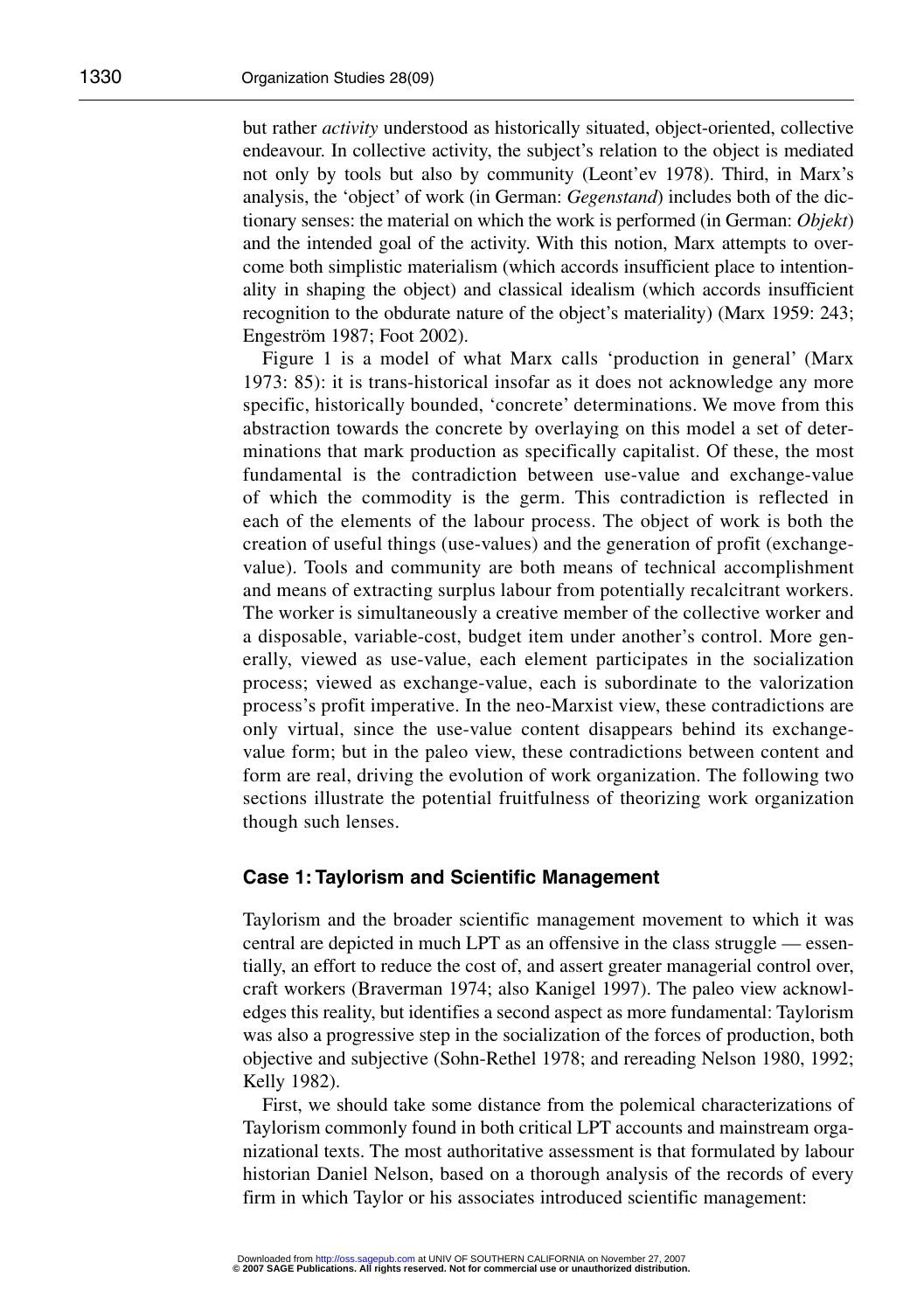'Several conclusions about the impact of scientific management on factory work seem warranted: (1) First-line supervisors lost much of their authority to higher-level managers and their staffs. (2) The proportion of the work day devoted to production increased due to the elimination of delays. (3) Fewer decisions depended on personal judgments, biases, and subjective evaluations. (4) The individual worker exercised less discretion, particularly in plants where time studies were used to schedule production and/or set piece rates; in the small minority of plants where individual instruction cards were also used, the area of discretion was reduced even more. (5) In most cases earnings rose, but there were enough exceptions to blur the effect. (6) The level of skill required in production did not change as a result of scientific management though the most highly skilled employees, like the foremen, lost some of their de facto managerial functions. (7) Some unskilled jobs disappeared as improved scheduling and routing reduced the need for gangs of laborers and encouraged the introduction of materials handling machinery. (8) The "great fear" of skill and job loss that David Montgomery has documented among craft workers in the early 1910s quickly waned.' (Nelson 1992: 13–14)

With this as backdrop, let us characterize Taylorism in terms of the conceptual framework proposed above.

#### **Tools**

Commentators have often missed the significance of Taylor's discovery of highspeed steel. This discovery demonstrated the superiority of systematic analysis over more traditional, craft-based trajectories of technical change. Whereas the latter anchored innovation on the shop floor and allowed exploration only in the immediate vicinity of existing techniques, Taylor demonstrated that a deeper division of labour would allow specialists to explore innovation opportunities further from the frontiers of current practice. High-speed steel was so radically different from prior forms that craft-based 'local' experimentation would have had a very low probability of ever stumbling upon it. With a disciplined approach to such exploration, technical progress — improvements like the sevenfold productivity allowed by high-speed steel — could be considerably accelerated. Along with high-speed steel, the results included slide-rules showing the optimal feeds and speeds of machine tools, and scientific designs for even such mundane tools as shovels.

Time and motion analysis techniques represented similarly socialized tools. The determination of work methods and standards was no longer only a function of isolated, local struggles between workers and their bosses: it was informed by a body of socialized knowledge, Taylor's 'science' of work. In reality, this science took the form of a largely inductive and empirical 'engineering', often subject to management bias; but even in this form, the 'mysteries' of craft work were dissolved and knowledge of the labour process was socialized. This is the kind of advance that Marx was referring to in this well-known passage:

'Right down to the eighteenth century, the different trades were called 'mysteries' (mystères), into whose secrets none but those initiated into their profession and their practical experience could penetrate. Large-scale industry tore aside the veil that concealed from men their own social process of production … The varied, apparently unconnected and petrified forms of the social production process were now dissolved into conscious and planned applications of natural science.' (Marx 1977: 616–617)

Workers contesting pay rates or workloads could, and often did, refer to this body of knowledge — challenging if necessary its biases — to buttress their bargaining power with the legitimacy of reason.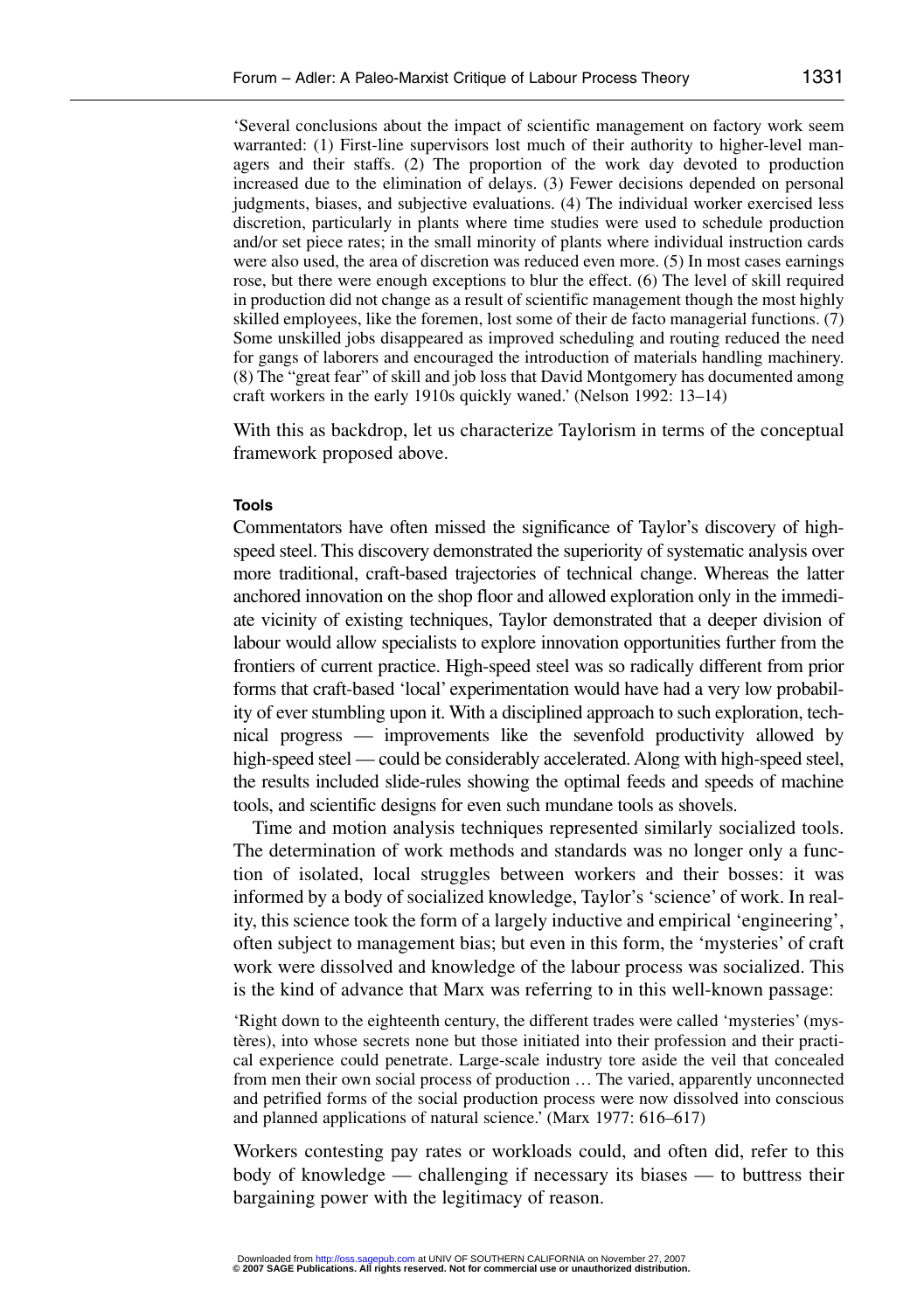#### **Object**

Under scientific management, the object of work expanded in a socialized direction. Workers' tasks expanded from ensuring production at their own workstations to include more deliberate coordination with others, in the form of more rigorous planning of the flow of materials and tooling through the plant. The worker's activity expanded to include more systematic, planned performanceimprovement efforts. Workers were thereby brought into daily contact with the world of science and engineering and found their horizons thus broadened. (Progressive Taylorites such as Morris L. Cooke even sought to broaden the object of scientific management to city and national economic planning: see Nyland 1988, Schachter 1989.)

#### **Community**

The 19th-century workshop was often a chaotic assemblage of independent contractors. Scientific management replaced the anarchy of the traditional job shop with planning disciplines appropriate to larger-scale enterprise. The planning department helped ensure an efficient flow of materials through more-tightly interdependent operations. Alongside the planning staff, several categories of 'functional foreman' were created. These roles were subsequently transformed into distinct support and staff functions, expanding technical occupations that are also part of the working–class broadly construed. Overall, the 'collective worker' was broadened by the development of a more differentiated and integrated division of labour (see Marx (1972: 179) and Engels (1870) on the importance of staff functions to the effectiveness of the Prussian military).

#### **Workers**

Taylorism rarely eliminated any but the least-skilled labourer jobs. It created new jobs in staff planning roles, often filled by skilled workers promoted from the shop floor. It inaugurated the scientific selection and training of workers. Workers' capabilities were no longer developed under the aegis of parochial tradition and craft apprenticeship. In undermining craft autonomy, Taylorism opens the way for industrial, rather than craft unionism, and correspondingly broader class solidarity and organization.

Neo-Marxist LPT theory is correct to insist that this transformation happened under despotic, capitalist authority. The resulting socialization was therefore one-sided and distorted. But it was no less real. On the one hand, capitalists sometimes used Taylorism against workers, resulting in loss of autonomy to remote planning departments, some job losses, the creation of some very repetitive, short-cycle jobs and a disruption of traditional craft bases of working-class resistance. On the other hand, Taylorism had profoundly progressive effects on the management of large-scale production, with important positive effects for workers: higher productivity facilitating higher wages, fewer accidents, more promotion opportunities into technical occupations, a drastic reduction in the exercise of arbitrary personal authority in the 'foreman's empire', the experience of disciplined collective work on a large scale and the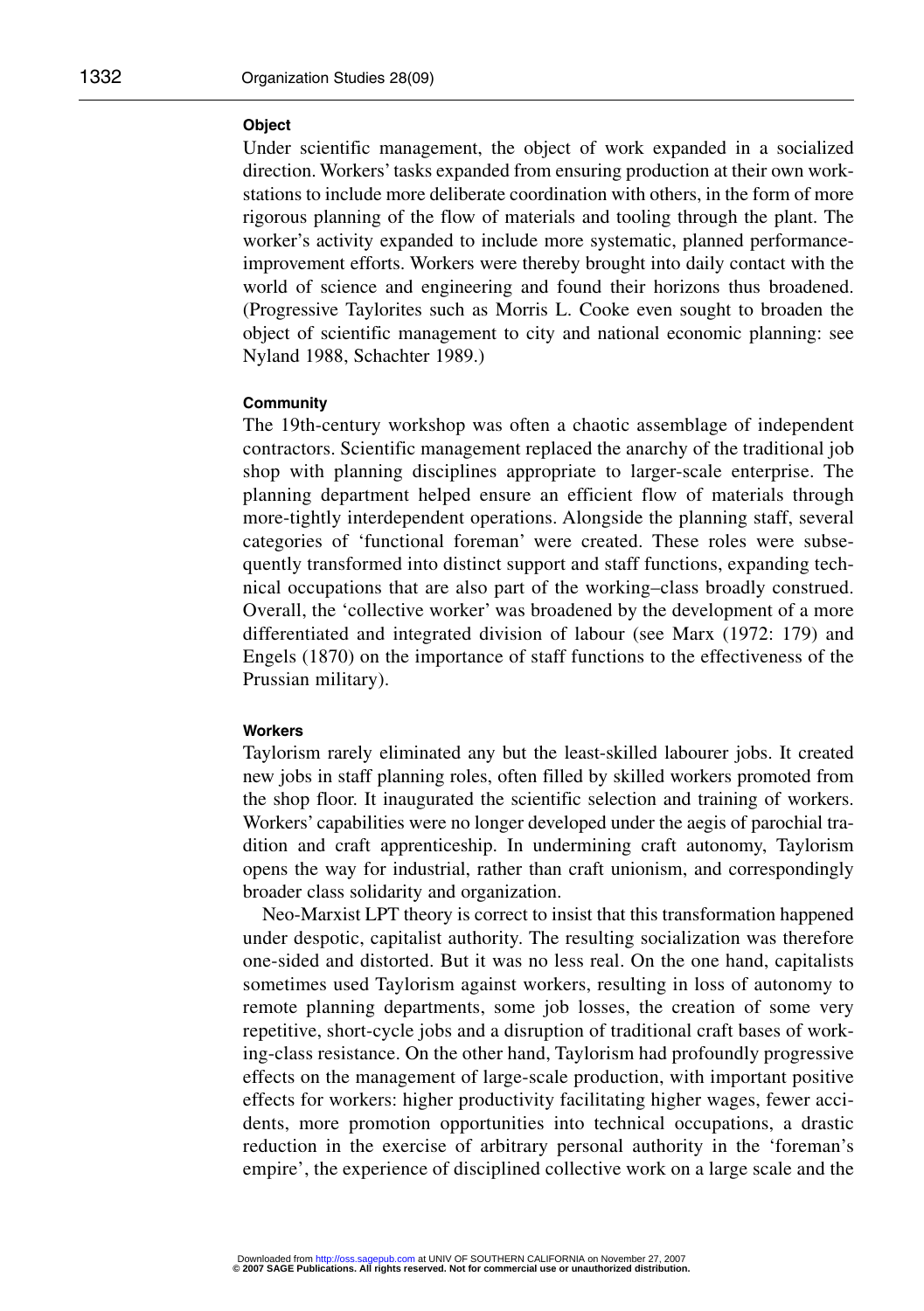opportunity to broaden union structures from narrow crafts to whole industries. Taylorism may well have been on balance negative for craft workers; but it constituted a net improvement for the greater mass of less-skilled labourers and operatives. The overall effects on workers were somewhat mixed, but socialization advanced.

The paleo view can call several witnesses for this more dialectical reading of Taylorism. In the US, the Amalgamated Clothing Workers Union under Sidney Hillman encouraged the adoption of scientific management techniques, even conducting time-and-motion analysis seminars for workshop owners, in order to rationalize production and pay (Fraser 1991; see also Jacoby 1983; Nyland 1998). In Sweden, unions in the metal trades and the textile industries gained considerable influence over wages and conditions as a result of the (management-driven) introduction of time-and-motion studies (De Geer 1982). Neo-Marxist LPT research, however, has remained deaf to the mixed assessments made by workers, hearing, and giving voice to, only the criticisms.

# **Case 2: Lean Production**

Lean production takes Taylorism to new heights. Its effects are still under debate: many critics argue that it represents an intensification of work and of managerial control (e.g. Babson 1995; Rinehart et al. 1997). But its contributions to the socialization of production have not received enough attention.

I illustrate my argument with excerpts from interviews conducted with workers at NUMMI (see Adler 1993; Adler et al. 1999). NUMMI is a unionized auto assembly plant in Northern California, jointly owned by GM and Toyota and operating under Toyota's day-to-day control. The plant inherited its facility and almost its entire workforce (but none of it managers) from the old GM-Fremont organization in 1983. It quickly reached world-class levels of productivity and quality, relying on a rigorous implementation of the Toyota production system, in particular, its 'standardized work' policy. Standardized work is a process for determining the 'one best way' to perform a job; but whereas under traditional Taylorism this determination was made by a work methods engineer, here it was workers themselves who held the stopwatch and analysed alternative methods. Interviews revealed a number of indices of socialization.

#### **Tools**

Tools such as stopwatches were used to determine the best way to do the job rather than simply as a means of exploitation:

'The GM system relied on authority. People with rank — the managers — ruled regardless of their competence or the validity of what they were saying. It was basically a military hierarchy. At NUMMI, rank doesn't mean a damn thing — standardized work means that we all work out the objectively best way to do the job, and everyone does it that way. I might make some minor adjustments because of my height, for example, but I follow the procedure we've laid out because it makes sense.'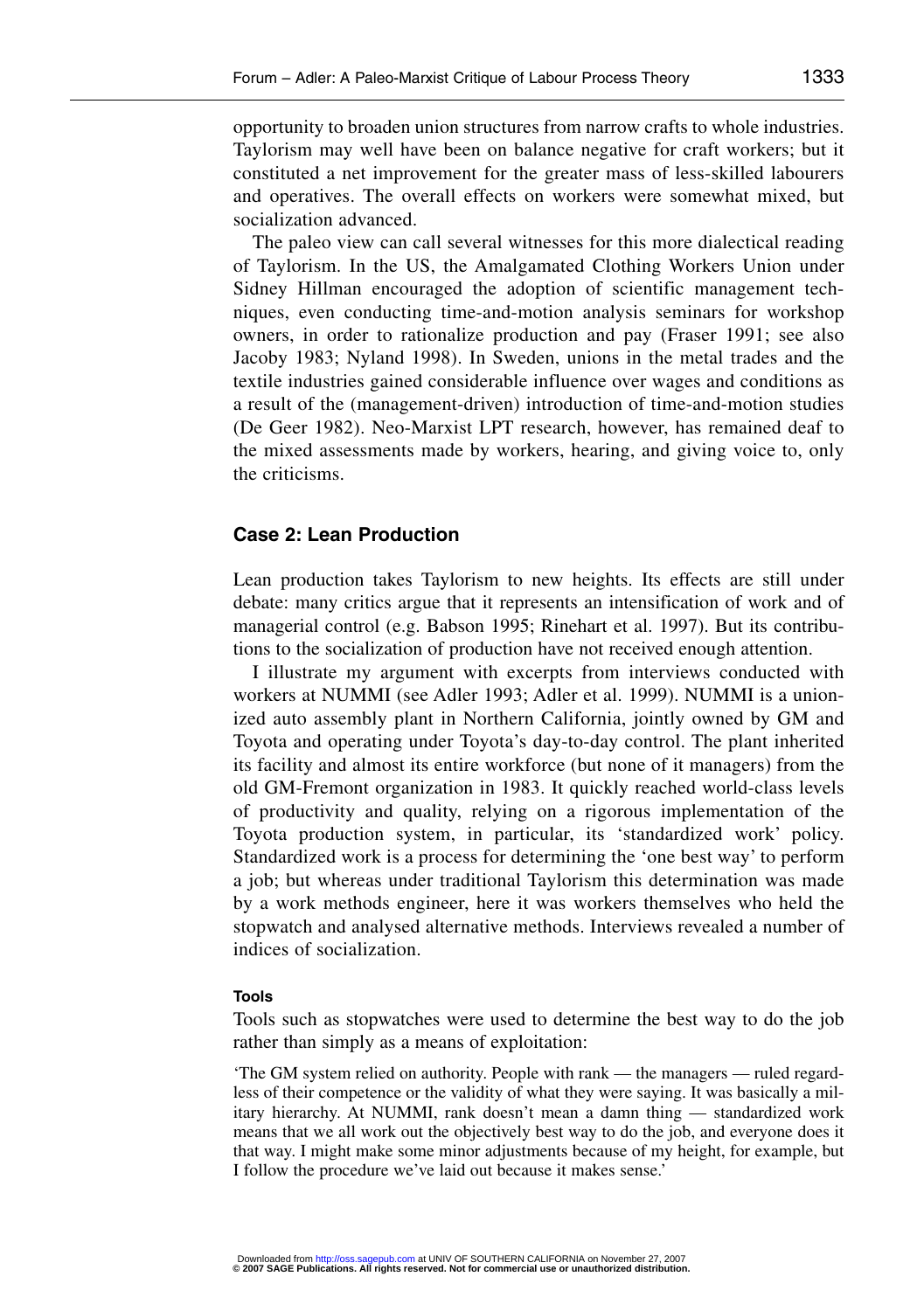#### **Object**

The object of work expanded, even for production workers, to include continuous improvement. The bureaucratic structure of the organization was used to facilitate this expansion of the object of work, rather than only to control recalcitrant workers. Over 85% of workers contributed at least one suggestion per year and on average each worker contributed over three suggestions per year (with an adoption rate of over 80%):

'The great thing about standardized work is that if everyone is doing the job the same way, and we run into a problem, say a quality problem, we can easily identify where it's coming from and fix it. If everyone is doing the job however they feel like, you can't even begin any serious problem-solving.'

This is also illustrated in the way NUMMI handled model changeovers. The major model changes made every four years were planned by teams of production workers. The work of these teams was standardized and formalized in voluminous binders representing the accumulated lessons learned from prior experience. The *hansei* (reflection-review) process allowed NUMMI to progressively refine these procedures:

'The binders give us best-practice procedures for managing model changes — just like standardized work sheets give the worker best-practice procedures in regular production. And the learning process is the same. In manufacturing, anomalies show up as differences between *takt* time [theoretical cycle time] and the worker's actual cycle time, and these anomalies lead to problem-solving, which then leads to defining counter-measures, which in turn leads to new standardized work procedures. Anomalies in the changeover process are the differences between our target changeover time and our actual time. The *hansei* process is simply the problem-solving procedure we use to improve our model change process.'

#### **Community**

The collective worker was broadened to the plant:

'The work teams at NUMMI aren't like the autonomous teams you read about in other plants. Here, we're not autonomous because we're all tied together really tightly [by the assembly line]. But it's not like we're just getting squeezed to work harder, because it's us, the workers, that are making the whole thing work — we're the ones that make the standardized work and the kaizen suggestions. We run the plant — and if it's not running right, we stop it.'

Indeed, the collective worker was broadened to include supplier firms:

'In 23 years working for GM, I never met with a supplier. I never even knew their names except for the names on the boxes. Now, we're working with suppliers to improve our products. Workers sit down with our engineers and managers and the suppliers' people and we analyze defects and develop improvement proposals. We even do that with equipment vendors. Stuff like that really gives us a better perspective on how our jobs relate to the whole process. We're not just drilling holes and slamming nuts onto bolts anymore. Now we have a say in how the product should be made.'

#### **Workers**

Workers at NUMMI received considerably more training than at the US auto makers In this, NUMMI resembled other Japanese transplants in the US: MacDuffie and Kochan (1995) found that newly hired auto assembly plant production workers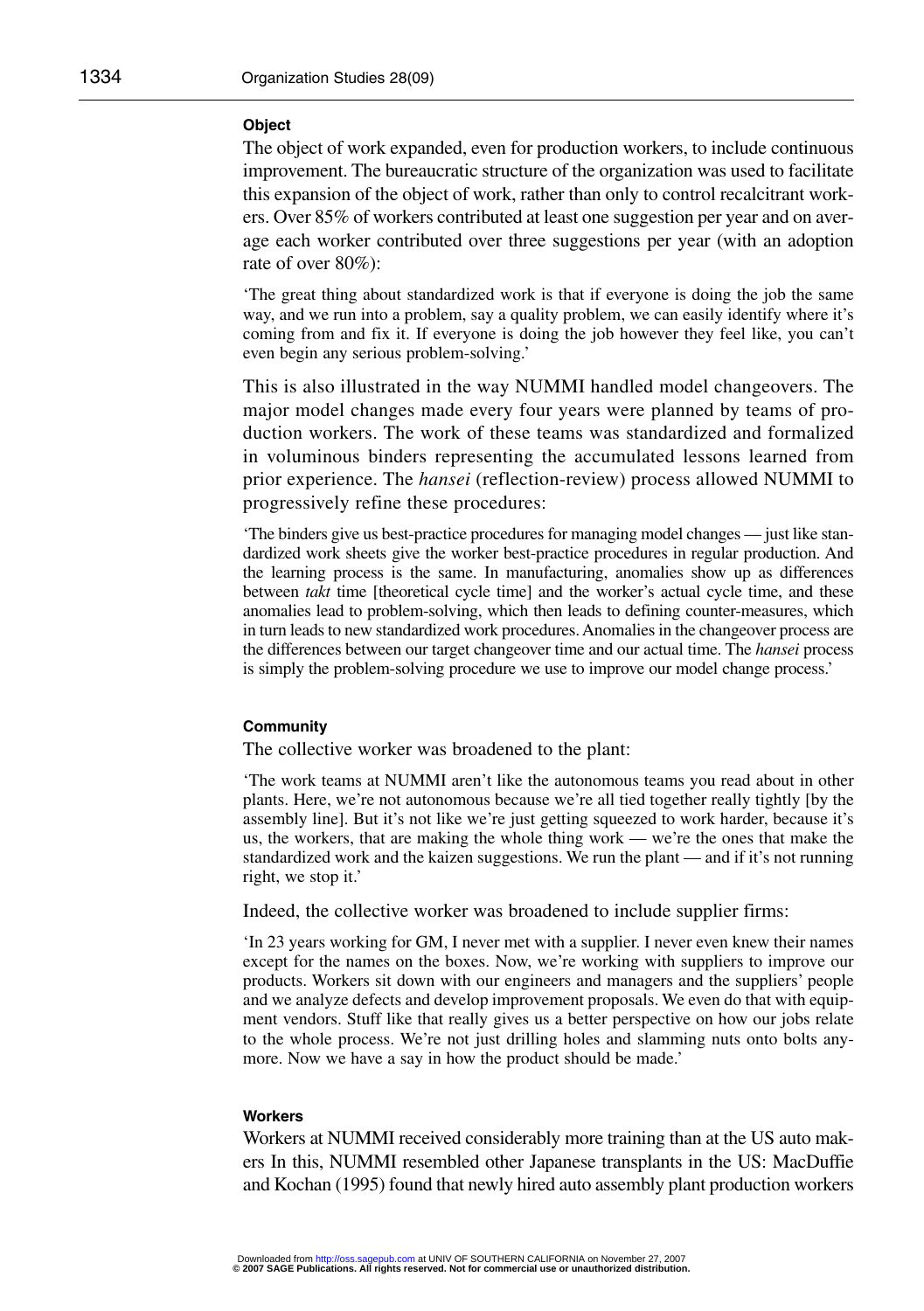in US firms received on average 42 hours of training in their first six months, as compared to 225 hours in Japanese transplants (at NUMMI it was 250 hours); workers with over one year's experience received 31 hours in the US companies versus 52 in the transplants.

NUMMI's workers' cognitive horizons were broadened by this training and by their production experience:

'At NUMMI, I am constantly learning new things. Right now, I'm part of the 1989 Nova model project team. All the homework and extra work is rough, but it's exciting to be constantly tackling new problems. At GM, they left me in the truck tire mounting department for 8 years of mind-numbing repetition. It was degrading!'

Collaborative interdependence became an internalized norm, both at work and beyond:

'I wish you could talk to the guys' wives about the changes they've seen. I was a typical macho horse's ass when I worked at Fremont. When I got home, I'd get a beer, put my feet up and wait for dinner to be served. I'd figure, "I've done my eight, so just leave me alone." Now, I'm part of a team at work, and I take that attitude home with me, rather than dump my work frustrations all over my family. I'm much more of a partner around the house. I help wash the dishes and do the shopping and stuff. My job here is to care, and I spend eight hours a day doing that job, so it's kind of natural that I take it home with me.'

And the union took on a more progressive, less purely defensive posture. In the words of one UAW official:

'We're going to need union leaders with more technical and management knowledge. We're much more involved now in deciding how the plant operates. That stretches our capabilities. Management is coming to us asking for our input. We really need a union 'production system committee' to study all these issues — people from the plant who understand them and have the time to work on them. The old approach was much simpler — "you make the damned decision and I'll grieve it if I want." Now we need to understand how the production system works. We need to take the time to analyze things, to formulate much more detailed proposals. This system really allows us to take as much power as we know what to do with.'

Counter-posed to these features of work organization at NUMMI was an array of forces reflecting valorization pressures that limited socialization. Under profitability performance pressure, management sometimes sacrificed worker health and safety for profits (Adler et al. 1997). Management had never wholeheartedly accepted the union as a legitimate expression of workers' voice (Adler et al. 1998). Competitive relations within the organization and between it and other parts of its institutional field often undermined collaboration. However, our analysis of work organization must register too the profoundly positive effects for workers that flowed from the socialization wrought by lean production at NUMMI. A paleo-Marxist version of LPT seems well equipped to analyse lean production's contradictory drivers and effects.

In previous work, I presented NUMMI as an 'existence proof' argument that the bureaucratic structure could be implemented in an enabling rather than coercive form, and argued that it was the capitalist character of the firm that undermined the enabling form (Adler and Borys 1996). In that work, the Toyota production system was presented as a form of productive organization that was more advanced and more democratic than traditional, often coercive, Taylorism. Here, we peel another layer from the onion, to argue that under capitalist conditions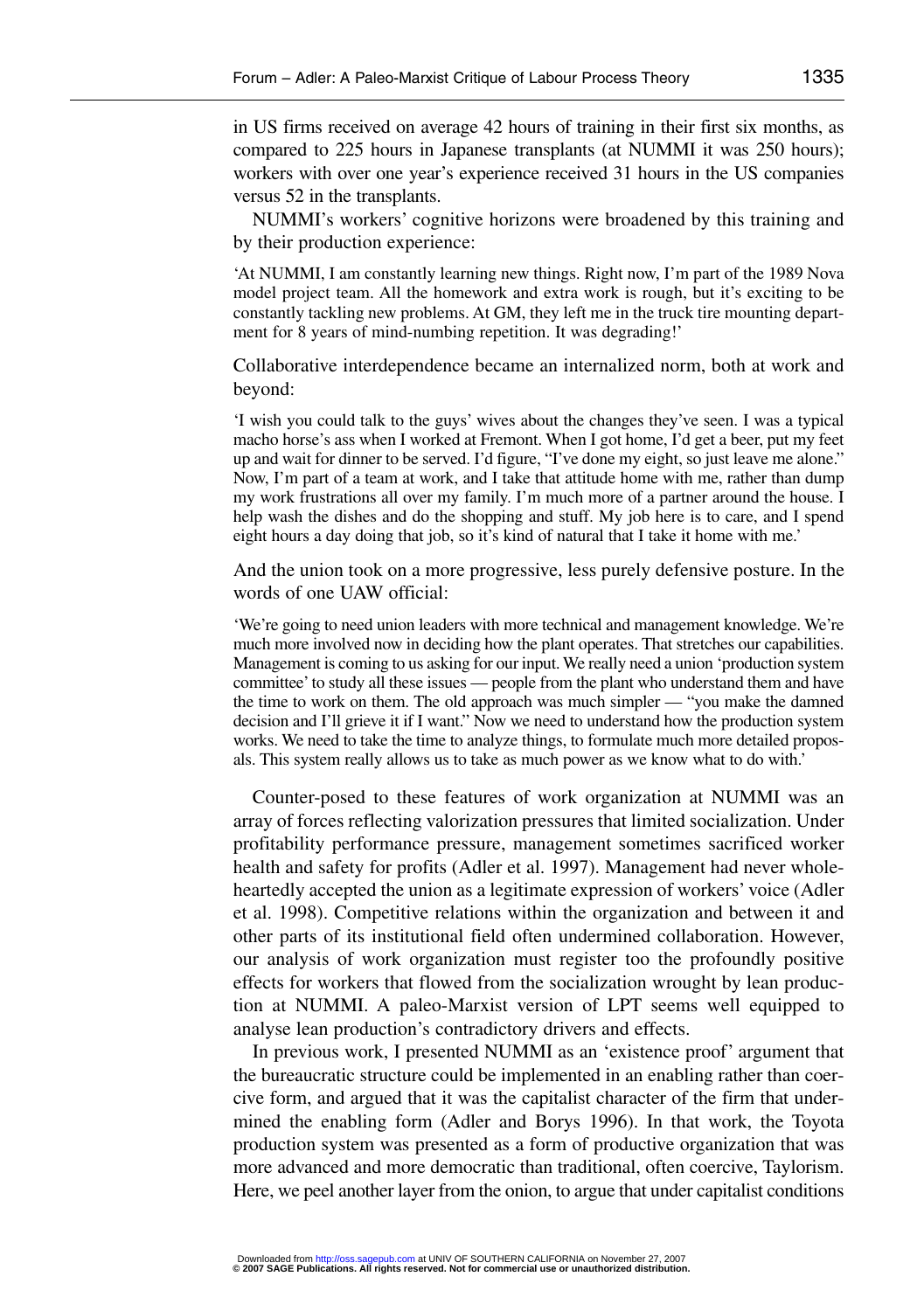bureaucracy typically will be simultaneously coercive and enabling, because these two functions coexist in a contradictory unity, representing respectively the valorization and the socialization aspects of the production process. Depending on the circumstances, one aspect or the other may appear dominant; but the broader generalizations are: (a) the capitalist firm both enables the collective worker in the labour process and coerces workers in the valorization process; (b) these two functions of capitalist bureaucracy coexist in uneasy tension; (c) lean production as it has been implemented in NUMMI was indeed a more 'socialized' form of the labour process than the traditional mass production practices of the Big Three auto manufacturers, both in its objective structure and its subjective experience; and (d) this socialization stands in even sharper contradiction with the fundamentally exploitative nature of the wage relation under which the workers are employed than was the case in the Big Three. Socialization under lean production deepens rather than dissolves the basic contradiction.

# **Paleo-Marxist Challenges to Mainstream Management Studies**

These two case sketches suggest some ways in which a paleo-Marxist form of critical management studies can challenge and engage a fruitful dialogue with mainstream organizational theory.

#### **Tools**

The paleo-Marxist view highlights the tension between socialization expressed in the progressive differentiation and integration of tool makers and tool users and the persistent valorization pressures that encourage firms to design and use tools to coerce more effort from recalcitrant users. This perspective suggests that there is something terribly one-sided about the current fascination with tacit knowledge (Adler 1996; see also Hedlund 1994: 76; Zollo and Winter 2002). In the most common construal (stemming from Polanyi), tacit knowledge is individual and private; in an alternative construal, tacit knowledge can be collective, the property of a community of practice; but in either case, tacit knowledge is essentially local, the antithesis of universal, socialized knowledge. Tacit knowledge is often illustrated by reference to the difficulty of articulating our knowledge of how to ride a bicycle; but consider world-class competitive cycling today. It has benefited from the investment of massive amounts of formal, articulated, engineering and scientific knowledge in perfecting riding technique, bicycles, training programmes, team organization, and (sadly) performance-enhancing drugs and drug-detection technology. Clearly, there is still a tacit dimension to bicycle riding; but just as clearly, theory should acknowledge the emergence of a whole field of science, and the deep transformation of the structure of knowledge that is its corollary.

#### **Object**

The basic object contradiction is between the progressive expansion and enrichment of the object viewed as a technical challenge and the narrowness and poverty of exchange-value as an object of work. This tension is visible in numerous studies of total quality management: management encourages workers to

**© 2007 SAGE Publications. All rights reserved. Not for commercial use or unauthorized distribution.** Downloaded from<http://oss.sagepub.com>at UNIV OF SOUTHERN CALIFORNIA on November 27, 2007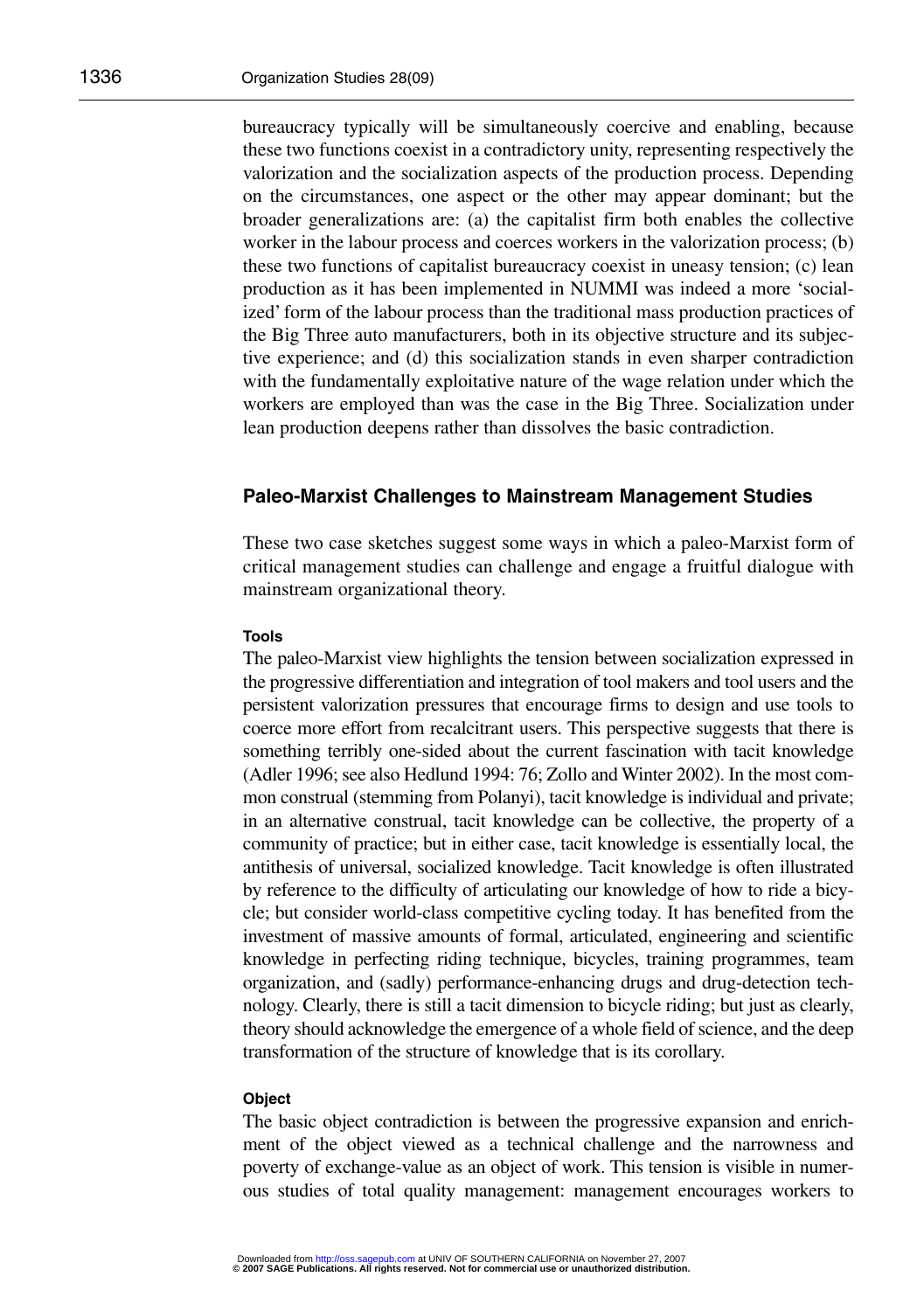invest themselves in process improvement, but profit imperatives deter management from acting on the resulting suggestions. In part, the contradiction is captured in institutionalization theory, as a tension between technical and legitimacy constraints; but institutional theory has not always been explicit about the deep ambiguity of 'technical' constraints under capitalist conditions: it has often conflated the use-value and exchange-value aspects of the technical domain. As a result, even though institutionalization theory has identified the role of social construction in the symbolic legitimacy domain, it has tended to 'naturalize' the technical-task domain (Kirkpatrick and Ackroyd 2003; Adler 2005).

# **Community**

The case sketches highlighted the persistent, contradictory coexistence of enabling and coercive features of modern organizational forms. This analysis sits uneasily with the broad architecture of current management theory. Management theory has long been split between 'rational' and 'natural' systems views, and within the latter, split between consensus and conflict approaches (Scott 2003). Perhaps organizational research would advance more fruitfully if, instead of playing these perspectives off against each other as if they were incommensurable paradigms, we acknowledged that each reflects part of the whole picture, and focused our research more systematically on understanding their interrelations. To take an example, research on teams in organizations might advance more fruitfully if teams were seen both as a high-performance organization design and as a form of normative and concertive control, and the tension between the two aspects brought into focus as an object of study.

#### **Workers**

The preceding cases suggested that firms' attempts to strengthen collaboration and coordination have profound effects on workers' self-construals. Marx's linkage of objective and subjective socialization is developed and extended in Elias's (2000) discussion of 'figuration', and this perspective is emerging as a fruitful avenue for organizational research (Van Iterson et al. 2002). Even though valorization pressures limit the trend, we see new and higher forms of collectivism emerging, ones that we might interpret as differentiated from traditional collectivism by their lower power-distance (Triandis and Gelfand 1998) and/or by their coexistence with high individualism (Kagitcibasi, 1997). This suggests that our theories of motivation may also need expansion. When firms mobilize the collective worker to ensure a more effective labour process, and when workers respond by internalizing and identifying with this community, then autonomy whether of the individual or of the self-directed team — becomes less salient as a source of motivation in job design: collaborative interdependence may activate more collectivistic sources of motivation (Adler et al. 2006).

# **Work Organization in Historical Perspective**

In conclusion, let us return to the starting point: the future of critical management studies. Others have criticized Braverman and the earliest LPT research

**<sup>© 2007</sup> SAGE Publications. All rights reserved. Not for commercial use or unauthorized distribution.** Downloaded from<http://oss.sagepub.com>at UNIV OF SOUTHERN CALIFORNIA on November 27, 2007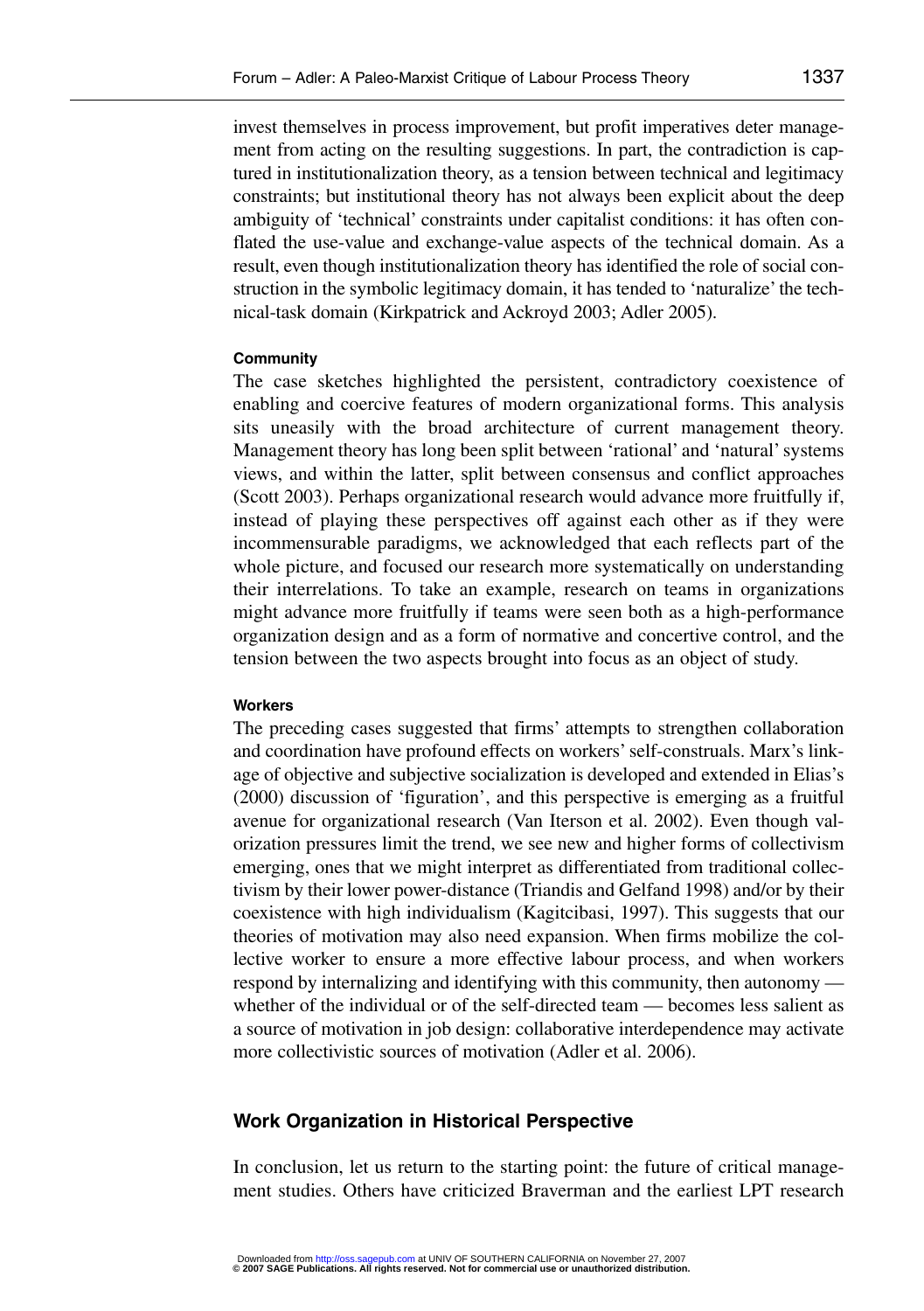for ignoring factors such as class consciousness, the role of workers' power in shaping work and skill, the limited diffusion of scientific management techniques, and gender and other social and discursive forces in shaping the social construction of skill categories (for recent reviews of criticism and debate, see Wardell 1999; Grugulis et al. 2001; Tinker 2002). I agree that LPT needs a richer account of worker subjectivity. But the preceding discussion of the census occupation data and the case sketches suggest a very different critique, one that demands of LPT that it account for both a long-term increase in average skill levels and a profound change in the form of skill.

The key to an effective response to this demand lies, I have argued, in restoring the causal weight of technology (the forces of production) in our account. Whereas neo-Marxist LPT focuses on the role of capitalist relations of production in shaping work organization, the paleo approach I have proposed situates skill and work organization at the intersection of the forces and the relations of production, influenced by both, and driven by the progressive socialization process.

Rival interpretations of Marx's writings argue that this account gives too much weight to the forces of production — to technology and its inevitable, cumulative advance. They counter that technology is itself socially constructed and therefore cannot play the independent causal role assigned it. Elsewhere (Adler 1990), I have argued that this ambiguity arises because Marx's writings, even *Capital*, mix the analysis of long-term and shorter-term trends, and combine objective analysis with polemical advocacy. The largely technological-determinist interpretation offered by Cohen (1978) and developed here was nevertheless dominant until World War I. Ideologically, it went hand in hand with a sense of the historical inevitability of socialism and a great self-confidence on the part of the major working-class parties.

Since around the First World War, Western Marxists have argued that this paleo-Marxist view concedes too much continuing legitimacy to advanced capitalism. Lenin and the Third International premised its break with Kautsky and the Second International on the thesis that in the advanced capitalist societies, capitalism had already reached its apogee and was no longer capable of stimulating the advance of the forces of production. It is clear now if it wasn't clear then that this was wishful thinking. In retrospect, it is clear too that such wishful thinking was motivated by a desperate desire for revolution in Europe, if only to save the Bolshevik Revolution from the predictably terrible consequences of isolation. The continuing attraction of this apogee thesis would appear to be that if capitalism continued to foster the development of the forces of production, it would be difficult to justify radical hostility to it.<sup>3</sup>

However, on the paleo view, there are plenty of fundamental, and increasingly compelling, reasons to doubt that capitalism is the 'end of history' (*pace* Fukuyama 1992). Even if the aggregate, long-term trend in work organization is towards upgrading, the unevenness of this process is a scandal that is increasingly resented. More generally, the persistence of capitalist relations of production continually aggravates the system's 'savage inequalities' (to use the phrase of Kozol, 1991), its persistent un- and underemployment, its recurrent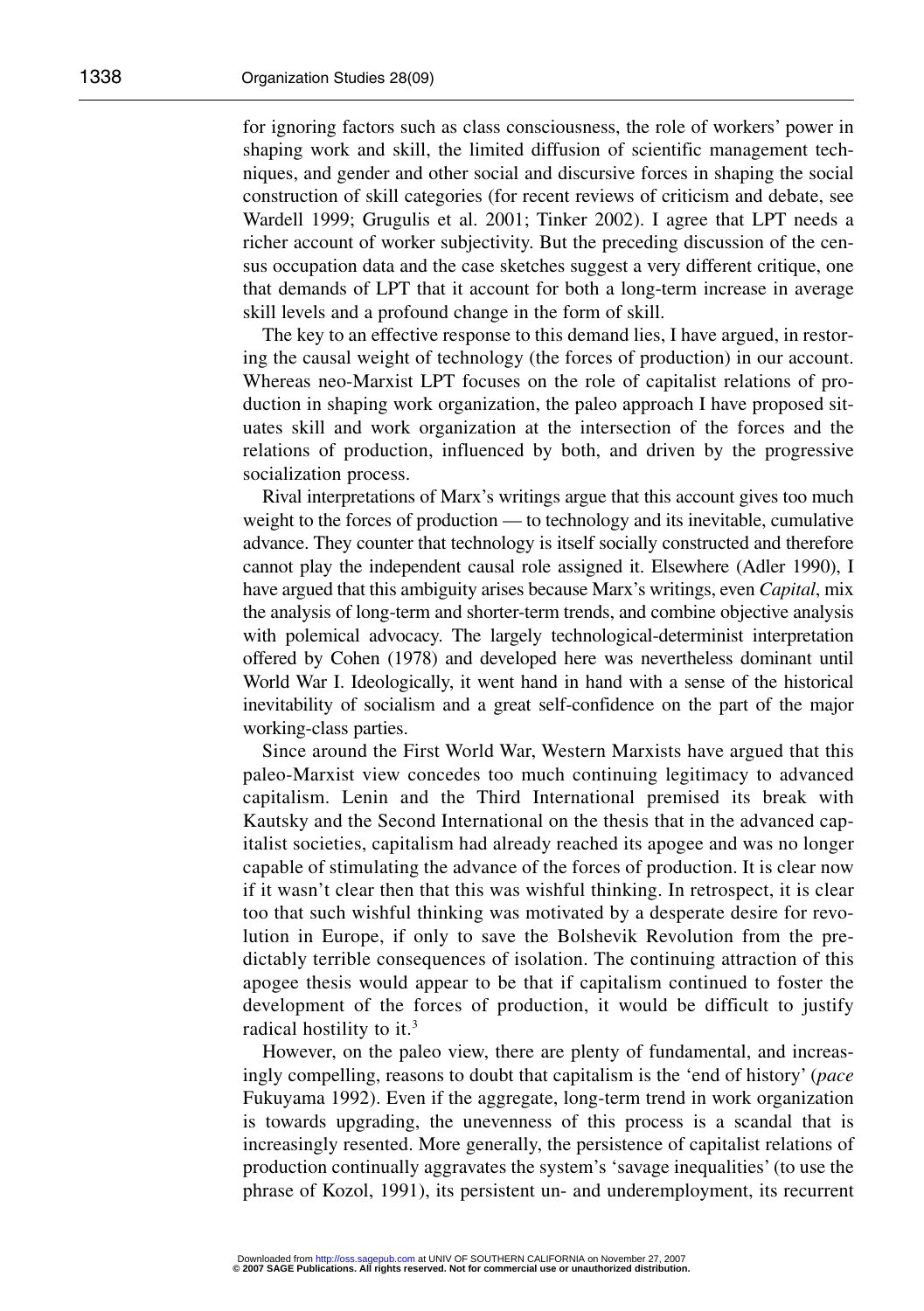economic crises and wars, and its ecological irresponsibility. The paleo view allows critical scholars to advance this critique while acknowledging the progressive aspects of capitalist development in the development of the preconditions for a new form of society. The neo view turns the critique into shrill polemic.

Management theory needs a robust theory of work organization. A paleo-Marxist version of LPT is a good starting point. Empirically, it provides us with a surprisingly intuitive way of grasping the everyday contradictions of the capitalist firm. Theoretically, it allows us to characterize the fundamental limitations of capitalism and how these limitations conflict with a long-term socialization trend; it encourages us to focus our research on the various ways in which the structural contradictions of capitalism are progressively deepened by the very laws of capitalist development. And politically? In the short term, prospects for radical change due to this deepening contradiction may seem dim; but the socialization thesis puts history on the side of radical change.

This paper draws on and further develops my paper in *The Skills That Matter*. C. Warhust, I. Grugulis, and E. Keep (eds), 242–260. Basingstoke, UK: Palgrave Macmillan, 2004.

**Notes**

- 1 My exposition of the paleo reading is based on G. A. Cohen's (1978) presentation of Marx's theory of history. Cohen's version of Marx has been criticized by, among others, Levine and Wright (1980) and J. Cohen (1982); see G. A. Cohen's (1988) reply, also Wright et al. (1992). This essay takes G. A. Cohen's interpretation from the general societal plane into the production process. Note that Cohen's interpretation entails neither commitment to nor negation of Marx's labour theory of value or the law of the tendency of the rate of profit to fall. Cohen's interpretation is even less tied to any defence of the former socialist regimes.
- 2 An important qualification is needed to address peasant production. Peasant agriculture relies on a huge and complex body of skills; but these are pre-scientific in character and thus are learned by apprenticeship. 'Modern' agriculture is far less nuanced in its understanding of local conditions; but its productivity is vastly increased by the explicit — thus socialized — nature of the science which underlies it and which stimulates a much faster growth of knowledge. Such scientific agriculture's lack of local understanding make it a blunt tool and ecologically dangerous. But it is an enormously productive blunt tool. And those engaged in this modern capitalist agriculture are drawn out of their local world of tradition and apprenticeship into the world market and culture of fertilizers, of grain, of equipment, of technique, and of science and technology. Modern agriculture relies on more formal schooling (socialized knowledge acquisition) and in this sense, but only in this sense, its skill base is more 'complex'.
- 3 The Moscow-style Marxism of the Third International continued to assert a progressive role for the forces of production in its analysis of less-developed countries: this approach led to Soviet support for 'bourgeois-nationalist' regimes in these countries. It also led to conflict with China: after the Sino-Soviet split in the 1960s. The Maoist interpretation downgraded the causal role of the forces of production even in the Third World, in order to put politics (rather than economics or technology) 'at the post of command'. The Maoist interpretation anticipated — and for some writers, inspired — later 'strong social-constructionism' by reducing the forces of production to a mere materialization of the relations of production.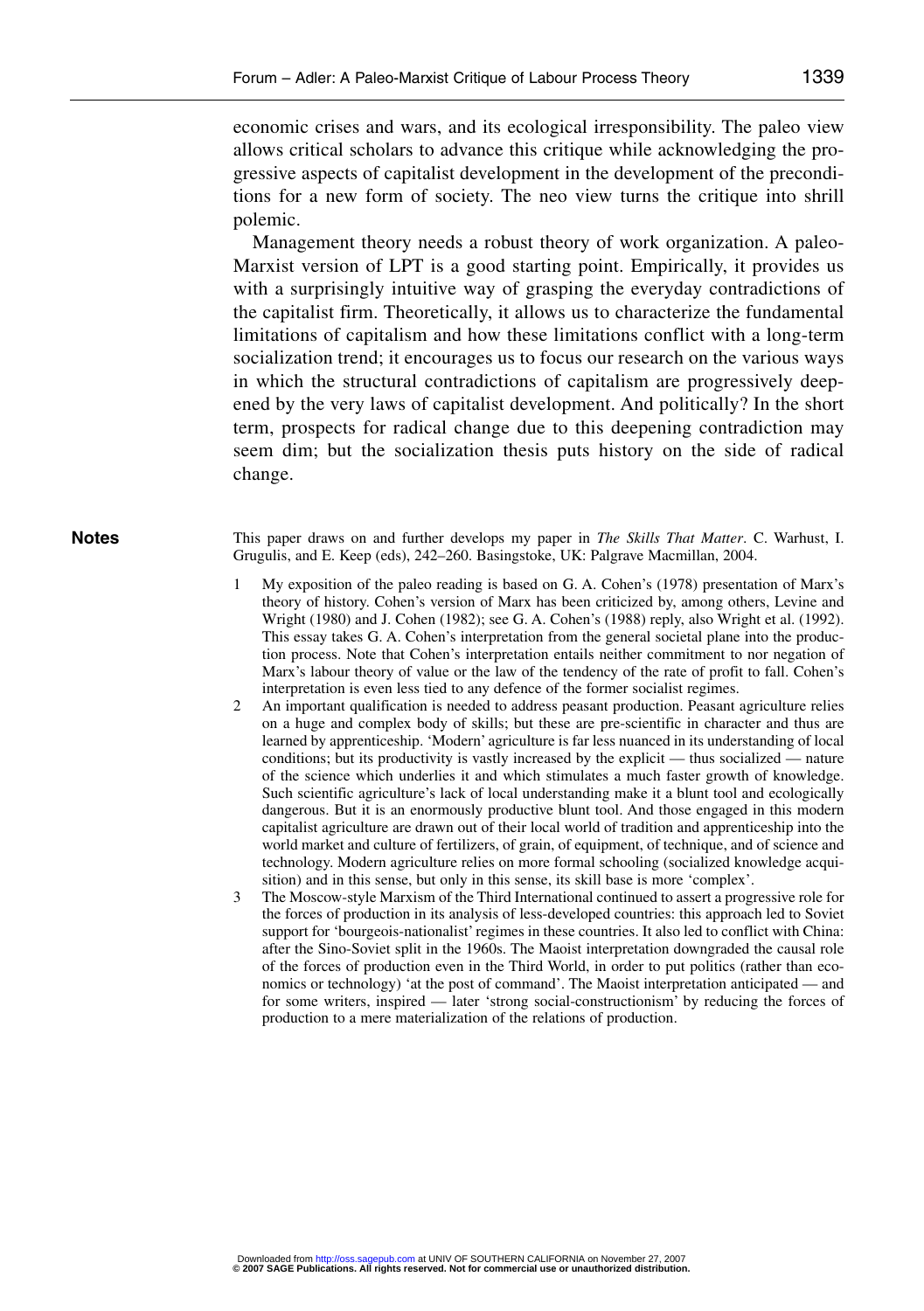| <b>References</b> | Abramowitz, Moses, and Paul A. David<br>1996<br>'Technological change and the rise of<br>intangible investments: The US<br>economy's growth part in the<br>twentieth century' in Employment<br>and growth in the knowledge-based<br>economy, 35-60. Paris: Organization<br>for Economic Cooperation and<br>Development.<br>Adler, P. S.<br>1990<br>'Marx, machines and skill'.<br>Technology and Culture 31/4:<br>780-812. | The transfer and hybridization of<br>productive models in the<br>international automobile industry.<br>Robert Boyer, Elsie Charron, Ulrich<br>Jürgens, and Steven Tolliday (eds),<br>128-160. New York: Oxford<br>University Press.<br>Adler, P. S., B. Goldoftas, and D. I. Levine<br>'Flexibility versus efficiency?<br>1999<br>A case study of model changeovers<br>in the Toyota production<br>system'. Organization Science<br>$10/1:43-68.$ |
|-------------------|----------------------------------------------------------------------------------------------------------------------------------------------------------------------------------------------------------------------------------------------------------------------------------------------------------------------------------------------------------------------------------------------------------------------------|---------------------------------------------------------------------------------------------------------------------------------------------------------------------------------------------------------------------------------------------------------------------------------------------------------------------------------------------------------------------------------------------------------------------------------------------------|
|                   | Adler, P. S.<br>1993<br>'The "learning bureaucracy": New<br>United Motors Manufacturing, Inc.'<br>in Research in organizational<br>behavior. Barry M. Staw and Larry<br>L. Cummings (eds), 15: 111–194.<br>Greenwich, CT: JAI Press.                                                                                                                                                                                       | Adler, P. S., X. Chen, and L. Voinescu<br>2006<br>'Beyond hedonism: Motivation in<br>coordinated creativity'. Unpublished<br>manuscript.<br>Attewell, P.<br>1987<br>'The deskilling controversy'.                                                                                                                                                                                                                                                 |
|                   | Adler, P. S.<br>1996<br>'The dynamic relationship between<br>tacit and codified knowledge:<br>Comments on Nonaka's "Managing<br>innovation as a knowledge creation<br>process" in International handbook<br>of technology management.<br>G. Pogorel and J. Allouche (eds),<br>110-124. Amsterdam: North-<br>Holland.                                                                                                       | Work and Occupations<br>14/3: 323-346.<br>Autor, David H., Frank Levy, and Richard<br>J. Murnane<br>'The skill content of recent<br>2001<br>technological change: An empirical<br>exploration', NBER Working<br>Papers 8337. Cambridge, MA:<br>National Bureau of Economic<br>Research.                                                                                                                                                           |
|                   | Adler, P. S.<br>'The evolving object of software<br>2005<br>development'. Organization 12/3:<br>$401 - 435$ .                                                                                                                                                                                                                                                                                                              | Babson, S., editor<br>Lean work: Empowerment and<br>1995<br>exploitation in the global auto<br><i>industry</i> . Detroit, MI: Wayne State<br>University Press.                                                                                                                                                                                                                                                                                    |
|                   | Adler, P. S.<br>2006<br>'Beyond hacker idiocy: A new<br>community in software development'<br>in The firm as a collaborative<br>community: Reconstructing trust in<br>the knowledge economy.<br>C. Heckscher and P. S. Adler (eds),<br>198–259. Oxford: Oxford University<br>Press.                                                                                                                                        | Barley, S. R.<br>1996<br>'Technicians in the workplace:<br>Ethnographic evidence for bringing<br>work into organization studies'.<br>Administrative Science Quarterly<br>41/3: 404-441.<br>Barley, S. R., and G. Kunda                                                                                                                                                                                                                            |
|                   | Adler, P. S., and B. Borys<br>1996 'Two types of bureaucracy: Enabling<br>and coercive'. Administrative Science<br><i>Ouarterly</i> 41/1: 61-89.                                                                                                                                                                                                                                                                           | 2001<br>'Bringing work back in'.<br>Organization Science 12/1: 75–94.<br>Bell, D.<br>1973<br>The coming of post-industrial society.<br>New York: Basic Books.                                                                                                                                                                                                                                                                                     |
|                   | Adler, P. S., B. Goldoftas, and D. Levine<br>'Ergonomics, employee involvement,<br>1997<br>and the Toyota production system: A<br>case study of NUMMI's 1993 model<br>introduction'. Industrial and Labor<br>Relations Review 50/3: 416–437.                                                                                                                                                                               | Blackler, F.<br>1993<br>'Knowledge and the theory of<br>organizations: Organizations as<br>activity systems and the reframing of<br>management'. Journal of<br>Management Studies 30/6: 863-884.                                                                                                                                                                                                                                                  |
|                   | Adler, P. S., Barbara Goldoftas, and David I.<br>Levine<br>1998<br>'Stability and change at NUMMI' in<br>Between imitation and innovation:                                                                                                                                                                                                                                                                                 | Bottomore, T., editor<br>A dictionary of Marxist thought.<br>1983<br>Cambridge, MA: Harvard University<br>Press.                                                                                                                                                                                                                                                                                                                                  |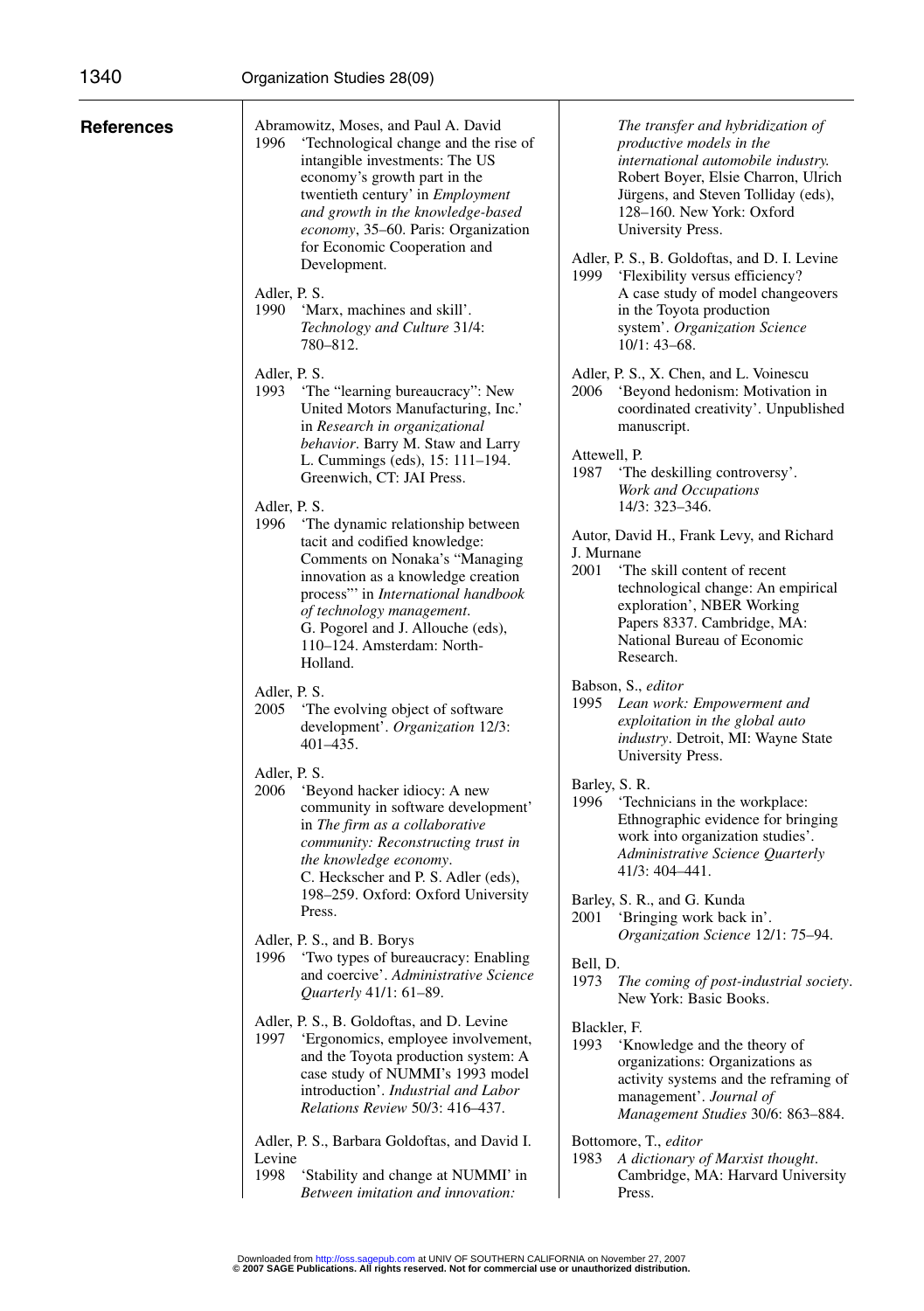Ť

|                     | Braverman, H.<br>1974 Labour and monopoly capital:<br>The degradation of work in the<br>twentieth century. New York                                                                 | 1990               | Engeström, Y.<br>Learning, working and imagining:<br>Twelve studies in activity theory.<br>Helsinki: Orienta-Konsultit.                                                               |  |
|---------------------|-------------------------------------------------------------------------------------------------------------------------------------------------------------------------------------|--------------------|---------------------------------------------------------------------------------------------------------------------------------------------------------------------------------------|--|
| Burawoy, M.         | and London: Monthly<br>Review Press.                                                                                                                                                | 2001               | Fernandez, R. M.<br>'Skill-biased technological change<br>and wage inequality: Evidence from a                                                                                        |  |
| 1979                | Manufacturing consent. Chicago:<br>University of Chicago Press.                                                                                                                     |                    | plant retooling'. American Journal of<br>Sociology 107: 273-320.                                                                                                                      |  |
| Burawoy, M.<br>1996 | 'A classic in its time'. Contemporary<br>Sociology 25/3: 296-299.                                                                                                                   | Foot, K.A.<br>2002 | 'Pursuing an evolving object: Object<br>formation and identification in a<br>conflict monitoring network'.<br>Mind, Culture and Activity<br>$9/2: 132 - 149.$                         |  |
| 1974                | Cohen, G. A.<br>'Marx's dialectic of labor'.<br>Philosophy and Public Affairs                                                                                                       |                    |                                                                                                                                                                                       |  |
|                     | $3/3: 235 - 261.$<br>Cohen, G. A.                                                                                                                                                   | Form, W.<br>1987   | 'On the degradation of skills'. Annual<br>Review of Sociology 13: 29-47.                                                                                                              |  |
| 1978                | Karl Marx's theory of history:<br>A defense. Princeton, NJ: Princeton<br>University Press.                                                                                          | Fraser, S.         | 1991 Labor will rule: Sidney Hillman and<br>the rise of American labor.                                                                                                               |  |
| 1988                | Cohen, G. A.<br>'Human nature and social change<br>in the Marxist conception<br>of history'. Journal of Philosophy<br>85/4: 171-191.                                                | 1992               | New York: Free Press.<br>Fukuyama, F.<br>The end of history and the last man.<br>New York: Free Press.                                                                                |  |
| 1982                | Cohen, Joshua<br>Review of Karl Marx's theory of<br>history by G. A. Cohen. Journal<br>of Philosophy 79/5: 253-273.                                                                 |                    | Gallie, D., A. Felstead, and F. Green<br>2003 'Skill, task discretion and new<br>technology. Trends in Britain<br>1986-2001'. L'Année sociologique<br>53/2: 401-430.                  |  |
| De Geer, H.<br>1982 | Job studies and industrial relations:<br>Ideas about efficiency and relations<br>between the parties of the labour<br>market in Sweden, 1920-1950.<br>Stockholm: Almqvist & Wiksell | 1998               | Goldin, C., and L. F. Katz<br>'The origins of technology-skill<br>complementarity'. Quarterly Journal<br>of Economics 113/3:<br>693-732.                                              |  |
|                     | International.                                                                                                                                                                      | 1999               | Goldin, C., and L. F. Katz<br>'The returns to skill in the United                                                                                                                     |  |
| Elias, N.<br>2000   | The civilizing process. Malden,<br>MA: Blackwell.                                                                                                                                   |                    | States across the twentieth century'.<br>National Bureau of Economic<br>Research, Working Paper<br>7126.                                                                              |  |
| Engels, F.<br>1870  | 'Notes on the War', The Pall Mall<br>Gazette, 3 October 1870.<br>http://www.marxists.org/archive/marx/<br>works/1870/10/03.htm.                                                     | 1971               | Gramsci, Antonio<br>Selections from the Prison Notebooks<br>of Antonio Gramsci. Q. Hoare and<br>G. Nowell Smith (eds). New York:                                                      |  |
| Engels, F.<br>1978  | 'Socialism: Utopian and scientific' in<br>The Marx-Engels reader, 2nd edn.<br>R. C. Tucker (ed.), 683-717.<br>New York: Norton.                                                     | 2001               | International Publishers.<br>Grugulis, I., H. Willmott, and D. Knights<br>Special issue on the labor process<br>debate. International Studies of<br>Management and Organization 30/4. |  |
| 1987                | Engeström, Y.<br>Learning by expanding: An activity-<br>theoretical approach to<br>developmental research. Helsinki:<br>Orienta-Konsultit.                                          | Handel, M.<br>2000 | 'Trends in direct measure of job skill<br>requirements'. Jerome Levy<br>Economics Institute, Working paper<br>301.                                                                    |  |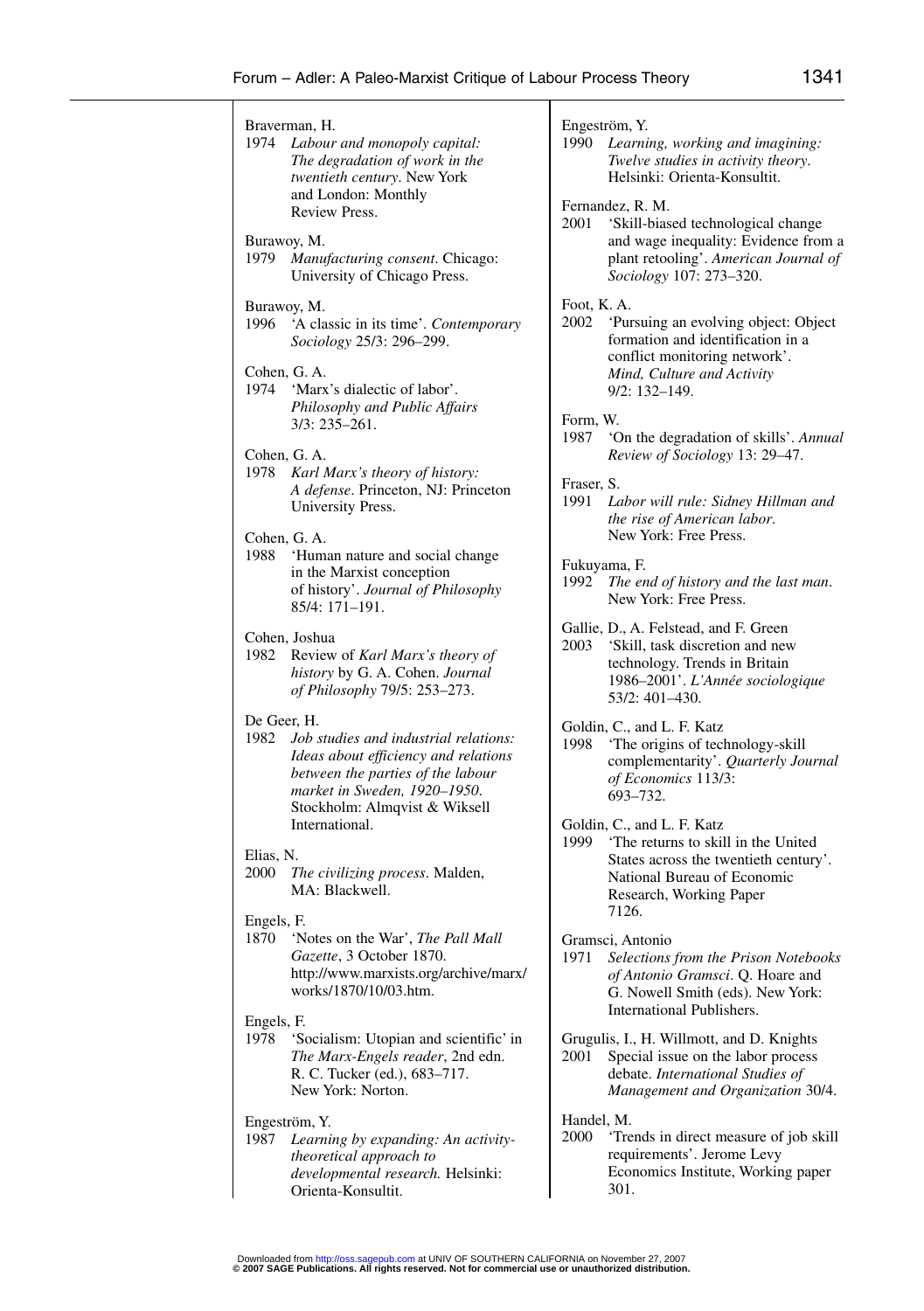|                      | Hayek, F. A. von<br>1944 The road to serfdom. Chicago:<br>Chicago University Press.                                                                                                             | 1983             | Kohn, M. L., and C. Schooler<br>Work and personality. Norwood,<br>NJ: Ablex.                                                                                  |
|----------------------|-------------------------------------------------------------------------------------------------------------------------------------------------------------------------------------------------|------------------|---------------------------------------------------------------------------------------------------------------------------------------------------------------|
| Hedlund, G.<br>1994  | 'A model of knowledge management<br>and the N-form organization'. Strategic<br>Management Journal 15: 73-90.                                                                                    | Kozol, J.        | 1991 Savage inequalities: Children in<br>America's schools. New York: Crown.                                                                                  |
| 1995                 | Hobsbawm, E.<br>Interview 16 October 1995 by<br>Michael Hanagan, Lise Grande,                                                                                                                   |                  | Leont'ev, A. N.<br>1978 Activity, consciousness, and<br>personality. Englewood Cliffs,<br>NJ: Prentice Hall.                                                  |
|                      | Nasser Mohajer, Behrooz Moazami,<br>Center for Studies of Social Change,<br>New School for Social Research.<br>http://www.ciaonet.org/wps/hoe01/                                                | 1980             | Levine, A., and E. Wright<br>'Rationality and class struggle'. New<br>Left Review 123: 47-68.                                                                 |
| 1993                 | (accessed 23 October 2006).<br>Holt, G. R., and A. W. Morris<br>'Activity theory and the analysis of<br>organizations'. Human Organization                                                      | Littler, C. R.   | 1982 The development of the labour<br>process in Britain, Japan and USA.<br>London: Heinemann.                                                                |
|                      | 52/1: 97-109.                                                                                                                                                                                   | Kochan           | MacDuffie, John Paul, and Thomas A.                                                                                                                           |
| Hyman, R.<br>1987    | 'Strategy or structure? Capital, labour<br>and control'. Work, Employment and<br>Society 1/1: 25-55.                                                                                            | 1995             | 'Do US firms invest less in human<br>resources? Training in the world auto<br>industry'. Industrial Relations 34/2:<br>$147 - 168.$                           |
|                      | Inkeles, A., and D. H. Smith<br>1974 Becoming modern. Cambridge, MA:<br>Harvard University Press.                                                                                               | Mandel, E.       | 1968 Marxist economic theory. London:<br>Merlin Press.                                                                                                        |
| 1983                 | Jacoby, S. M.<br>'Union-management cooperation in<br>the United States: Lessons from the<br>1920s'. Industrial and Labor<br>Relations Review 37: 18-33.                                         | 1991             | Markus, H. R., and S. Kitayama<br>'Culture and the self: Implications for<br>cognition, emotion, and motivation'.<br>Psychological Review 98: 224-253.        |
| 1997                 | Kagitcibasi, C.<br>'Individualism and collectivism' in<br>Handbook of cross-cultural<br>psychology. J. W. Berry, M. H.<br>Segall, and C. Kagitcibasi (eds),<br>1-49. Needham Heights, MA: Allyn | Marx, K.<br>1847 | 'Wages' in Marx-Engels Collected<br>Works, vol 6, p. 415 ff, London:<br>Lawrence & Wishart.<br>http://www.marxists.org/archive/marx<br>/works/1847/12/31.htm. |
| Kanigel, R.<br>1997  | & Bacon.<br>The one best way: Frederick Winslow<br>Taylor and the enigma of efficiency.<br>New York: Viking.                                                                                    | Marx, K.<br>1955 | The poverty of philosophy. Moscow:<br>Progress.<br>http://www.marxists.org/archive/marx/<br>works/1847/poverty-philosophy/<br>(accessed 20 December 2006).    |
| Kelly, J. E.<br>1982 | Scientific management, job redesign<br>and work performance. London:<br>Academic Press.                                                                                                         | Marx, K.<br>1959 | 'Theses on Feuerbach' in Basic<br>writings on politics and philosophy,                                                                                        |
| 1984                 | Kern, M., and M. Schumann<br>Das ende der arbeitesteilung? [The<br>end of the division of labour?].<br>Munich: C. H. Beck.                                                                      | Marx, K.         | Karl Marx and Friedrich Engels.<br>L. S. Feuer (ed.), 243-245. Garden<br>City, NY: Doubleday.                                                                 |
| 2003                 | Kirkpatrick, I., and S. Ackroyd<br>'Archetype theory and the changing                                                                                                                           | 1973             | Grundrisse. Harmondsworth:<br>Penguin Books.<br>$\mathbf{V}$                                                                                                  |

Kirkpa  $2003$ professional organization: A critique and alternative'. *Organization* 10/4: 731–750.

1973 *Grundrisse*. Harmondsworth: ks. Marx, K. 1975 *Karl Marx: Early writings*.

New York: Vintage.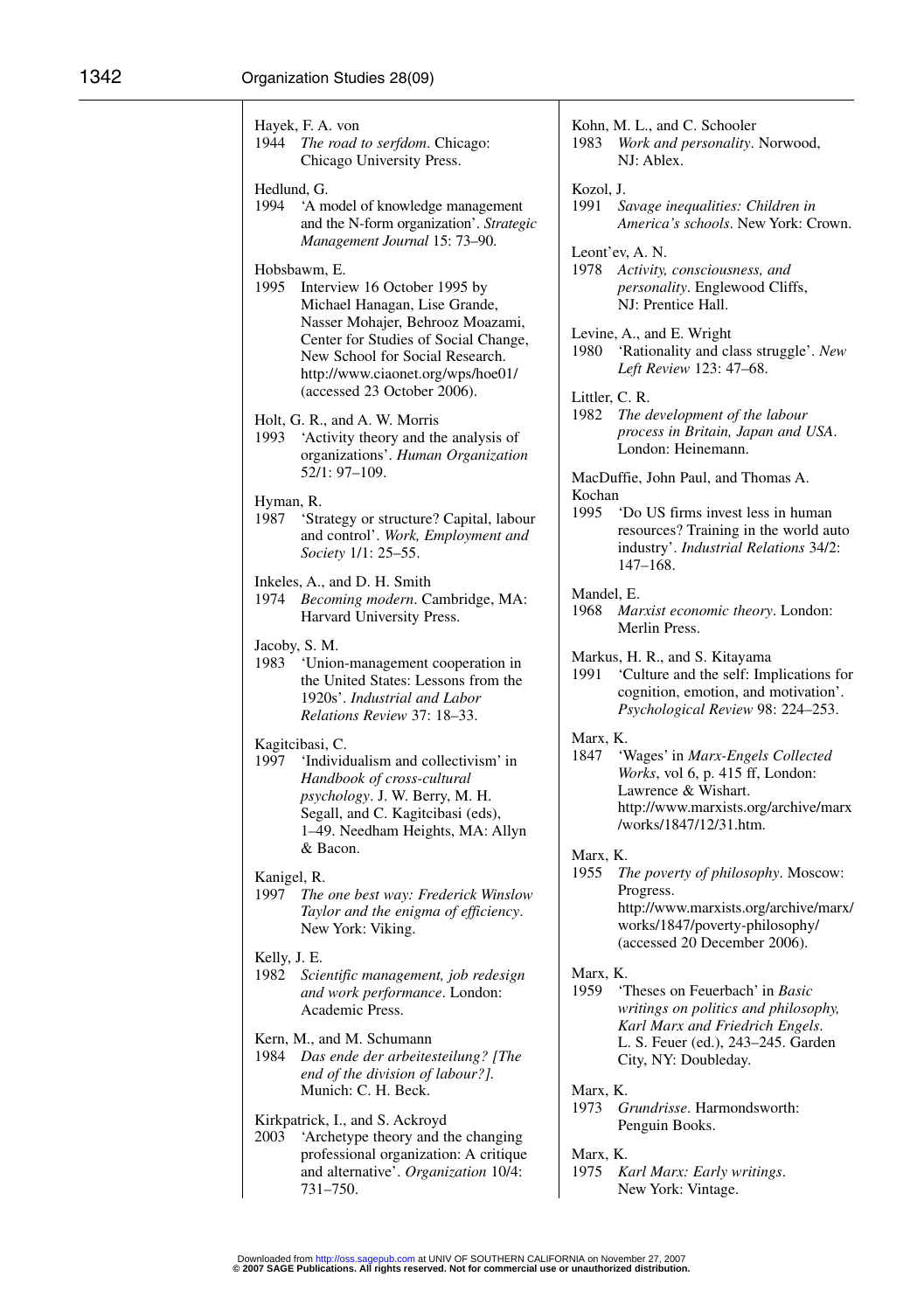| Marx, K.<br>1972<br>Capital. Vol II. London: Lawrence &<br>Wishart.                                                                                                                                                                                                                                                                                                          | process theory'. International Studies<br>of Management and Organization<br>30/4: 85-111.                                                                                                                                                                                                                                                                              |
|------------------------------------------------------------------------------------------------------------------------------------------------------------------------------------------------------------------------------------------------------------------------------------------------------------------------------------------------------------------------------|------------------------------------------------------------------------------------------------------------------------------------------------------------------------------------------------------------------------------------------------------------------------------------------------------------------------------------------------------------------------|
| Marx, K.<br>1977 Capital, Vol. 1. New York: Vintage.<br>Marx, K., and F. Engels<br>'The Communist Manifesto' in Basic<br>1959<br>writings on politics and philosophy,<br>Karl Marx and Friedrich Engels.<br>L. S. Feuer (ed.), 1-41. Garden City,<br>NY: Doubleday.<br>Mathews, J. A.<br>Catching the wave: Workplace reform<br>1994<br>in Australia. Ithaca, NY: ILR Press. | Schachter, H. L.<br>1989<br>Frederick Taylor and the public<br>administration community. Albany,<br>NY: State University of New York<br>Press.<br>Schlozman, Kay, Nancy Burns, and Sidney<br>Verba<br>1999<br>"What happened at work today?":<br>A multistage model of gender,<br>employment, and political<br>participation'. Journal of Politics<br>$61/1: 29 - 53.$ |
| Mohan, S., and M. Rowlinson<br>'Political economy and labor process<br>2006<br>theory'. Paper presented at the<br>Academy of Management, Atlanta, GA.                                                                                                                                                                                                                        | Schumpeter, J.<br>1976<br>Capitalism, socialism and<br>democracy. New York: Harper.                                                                                                                                                                                                                                                                                    |
| Negri, A.<br>1989<br>The politics of subversion: A<br>manifesto for the twenty-first century,<br>trans. J. Newell. Oxford: Polity Press.                                                                                                                                                                                                                                     | Schur, Lisa<br>2003<br>'Do jobs create active citizens?<br>Employment and political<br>participation'. British Journal of<br>Industrial Relations 41/4: 751-771.                                                                                                                                                                                                       |
| Nelson, D.<br>1980<br>'Frederick W. Taylor and the rise of<br>scientific management'. Madison,<br>WI: University of Wisconsin Press.                                                                                                                                                                                                                                         | Scott, R. W.<br>Organizations: Rational, natural and<br>2003<br>open systems, 5th edn. Upper Saddle<br>River, NJ: Prentice Hall.                                                                                                                                                                                                                                       |
| Nelson, D.<br>1992<br>'Scientific management in retrospect'<br>in A mental revolution: Scientific<br>management since Taylor. D. Nelson<br>(ed.), 5-39. Columbus, OH: Ohio<br>State University Press.                                                                                                                                                                        | Smith, C., and P. Thompson<br>'Reevaluating the labor process<br>1999<br>debate' in Rethinking the labor<br>process. M. Wardell, T. L. Steiger,<br>P. Meiskins (eds), 205-232. Albany,<br>NY: State University of New York<br>Press.                                                                                                                                   |
| Noble, D. F.<br>America by design. New York:<br>1979<br>Oxford University Press.<br>Nyland, C.<br>'Taylorism and the mutual gains<br>1998                                                                                                                                                                                                                                    | Sobel, Richard<br>1993<br>'From occupational involvement to<br>political participation: An exploratory<br>analysis'. Political Behavior 15/4:                                                                                                                                                                                                                          |
| strategy'. Industrial Relations 37/4:<br>519-542.<br>Pateman, Carole<br>Participation and democratic theory.<br>1970<br>Cambridge: Cambridge University                                                                                                                                                                                                                      | 339-353.<br>Sohn-Rethel, A.<br>Intellectual and manual labour:<br>1978<br>A critique of epistemology. Atlantic<br>Highlands, NJ: Humanities Press.                                                                                                                                                                                                                     |
| Press.<br>Piore, M. J., and C. J. Sabel<br>1984<br>The second industrial divide:<br>Possibilities for prosperity. New<br>York: Basic Books.                                                                                                                                                                                                                                  | Spenner, K. I.<br>1988<br>'Technological change, skill<br>requirements, and education: The<br>case for uncertainty' in The impact of<br>technological change on employment<br>and economic growth. R. M. Cyert                                                                                                                                                         |
| Rinehart, J., C. Huxley, and D. Robertson<br>Just another car company? Lean<br>1997<br>production and its discontents.<br>Ithaca, NY: ILR Press.                                                                                                                                                                                                                             | and D. C. Mowery (eds), 131-184.<br>Cambridge, MA: Ballinger.<br>Spitz, A.<br>n.d.<br>'Are skill requirements in the                                                                                                                                                                                                                                                   |
| Rowlinson, M., and J. Hassard<br>'Marxist political economy,<br>2001<br>revolutionary politics, and labor                                                                                                                                                                                                                                                                    | workplace rising? Stylized facts and<br>evidence on skill-biased<br>technological change'. Center for                                                                                                                                                                                                                                                                  |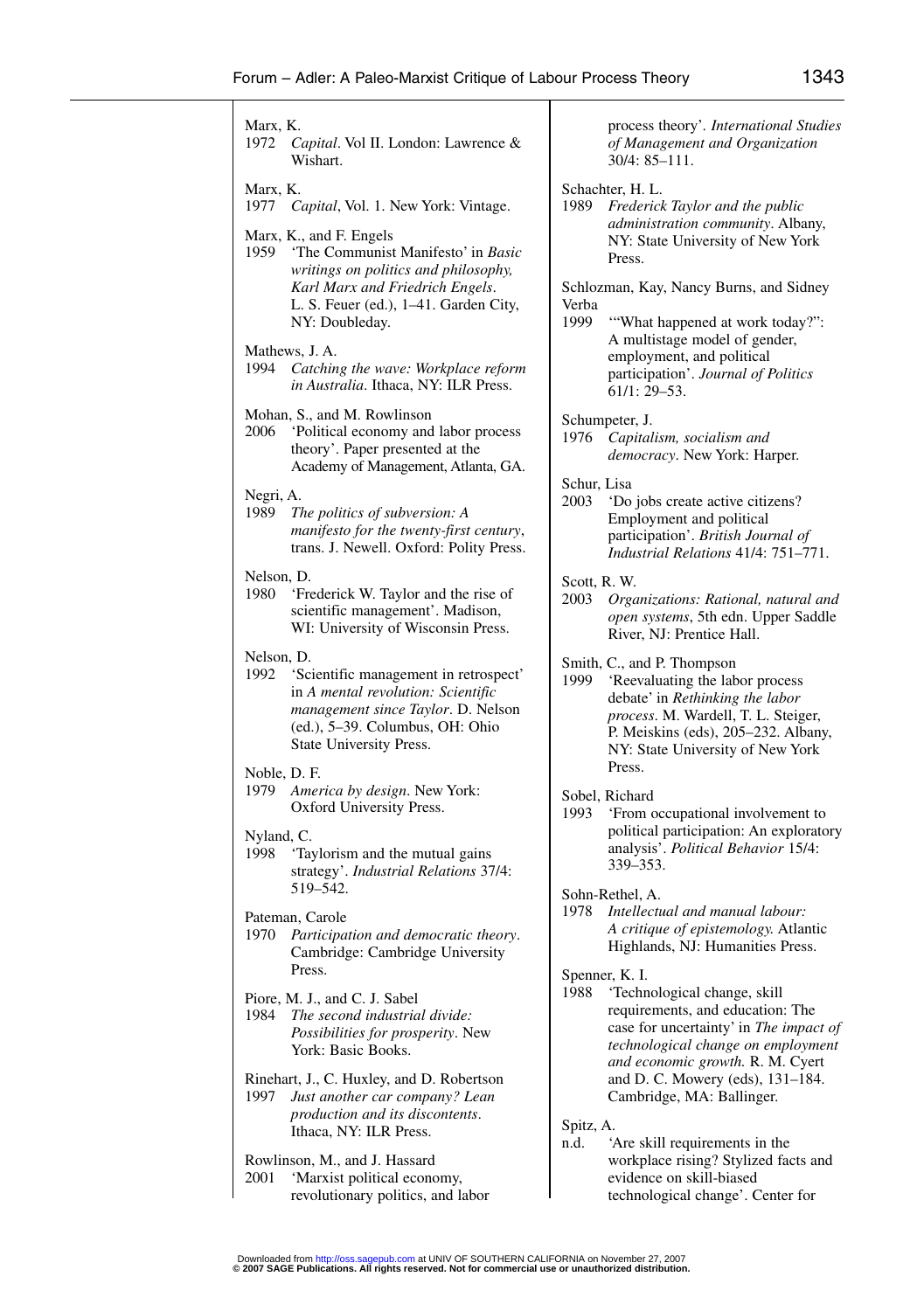$\overline{\phantom{a}}$ 

| European Economic Research,<br>Discussion paper 04–33.                                                                                                                                                                |
|-----------------------------------------------------------------------------------------------------------------------------------------------------------------------------------------------------------------------|
| Stallman, R. M.<br>2003<br>'Copyleft: Pragmatic idealism'.<br>http://www.gnu.org/philosophy/prag<br>matic.html (accessed 20 December<br>2006).                                                                        |
| Thompson, P.<br>1989<br>The nature of work, 2nd edn.<br>London: Macmillan.                                                                                                                                            |
| Thompson, P., and D. McHugh<br>Work organizations: A critical<br>2002<br>introduction, 3rd edn. Basingstoke,<br>UK: Palgrave Macmillan.                                                                               |
| Thompson, P., and Newsome, K.<br>'Labor process theory, work and the<br>2004<br>employment relation' in Theory and<br>the employment relationship. B.<br>Kaufman (ed.). Industrial Relations<br>Research Association. |
| Tinker, T.<br>'Spectres of Marx and Braverman in<br>2002<br>the twilight of postmodernist labour<br>process research'. Work, Employment<br>and Society 16/2: 251-279.                                                 |
| Torbet, W. R.<br>1973<br>Being for the most part puppets.<br>Cambridge, MA: Schenkman.                                                                                                                                |
| Touraine, A.<br>1969<br>La société post-industrielle [Post-<br>industrial society]. Paris: Editions<br>Minuit.                                                                                                        |
| Triandis, H. C., and M. J. Gelfand<br>'Converging measurement of<br>1998<br>horizontal and vertical individualism<br>and collectivism'. Journal of<br>Personality and Social Psychology<br>74/1: 118-128.             |
| US Bureau of the Census<br>1975<br>Historical statistics of the United<br>States. Washington, DC: US<br>Government Printing Office.                                                                                   |
| US Bureau of the Census<br>2000<br>Statistical abstract of the United<br>States. Austin, TX: Hoover's<br><b>Business Press.</b>                                                                                       |

Van der Pijl, K. 1998 *Transnational classes and international relations*. London: Routledge. Van Iterson, A., W. Mastenbroek, T. Newton, and D. Smith, *editors* 2002 *The civilized organization: Norbert Elias and the future of organization studies*. Philadelphia: John Benjamins. Vygostky, L. S. 1962 *Thought and language.* Cambridge, MA: MIT Press. Vygotsky, L. S. 1978 *Mind in society*. Cambridge, MA: Harvard University Press. Wardell, M. 1999 'Labor processes: Moving beyond Braverman and the deskilling debate' in *Rethinking the labor process.* M. Wardell, T.L. Steiger, P. Meiskins (eds), 1–16. Albany: State University of New York Press. Wardell, M., T. L. Steiger, and P. Meiskins, *editors* 1999 *Rethinking the labor process*. Albany, NY: State University of New York Press. Whitford, Josh 2005 *The new old economy: Networks, institutions, and the organizational transformation of American manufacturing*. New York: Oxford University Press. Wright, E. O., A. Levine, and E. Sober 1992 *Reconstructing Marxism: Essays on explanation and the theory of history*. London and New York: Verso. Zimbalist, A., *editor* 1979 *Case studies on the labor process*. New York: Monthly Review Press. Zollo, M., and S. G. Winter 2002 'Deliberate learning and the evolution of dynamic capabilities'. *Organization Science* 13/3: 339–351.

**Paul S. Adler**

Paul S. Adler is Professor of Management and Organization at the Marshall School of Business, University of Southern California. Educated in Australia and France, he came to the USA in 1981. Before joining USC in 1991, he was affiliated with the Brookings Institution, Columbia University, the Harvard Business School, and Stanford's School of Engineering. His research and teaching focus on organization theory and design. He has

**© 2007 SAGE Publications. All rights reserved. Not for commercial use or unauthorized distribution.** Downloaded from<http://oss.sagepub.com>at UNIV OF SOUTHERN CALIFORNIA on November 27, 2007